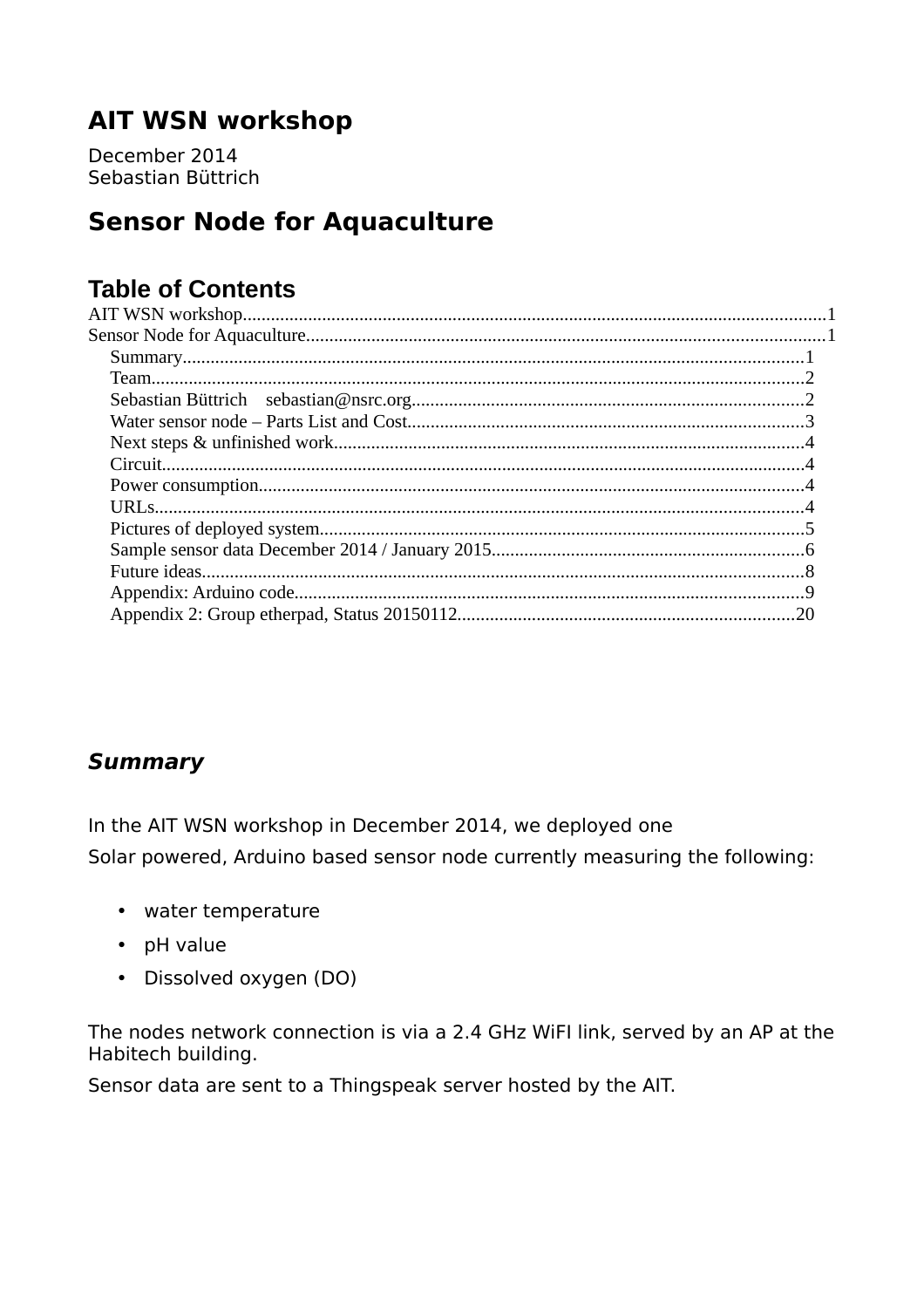### <span id="page-1-1"></span>*Team*

<span id="page-1-0"></span>

| Chavalit Srisathapornphat | Chavalit.S@ku.th (Kasetsart University) |
|---------------------------|-----------------------------------------|
| Tatchai                   | ? (Aquaculture)                         |
| Jintanan                  | ? (AIT Aquaculture)                     |
| Sethavidh Gertphol        | fscisvg@ku.ac.th (Kasetsart University) |
| Apinun Tunpan             | atunpan@ait.asia (intERLab/AIT)         |
| Muhammad Faran Majeed     | m.faran.majeed@gmail.com (intERLab/AIT) |
| Gabriel Ataguba           | gabynotepad@yahoo.co.uk                 |
| Sebastian Büttrich        | sebastian@nsrc.org                      |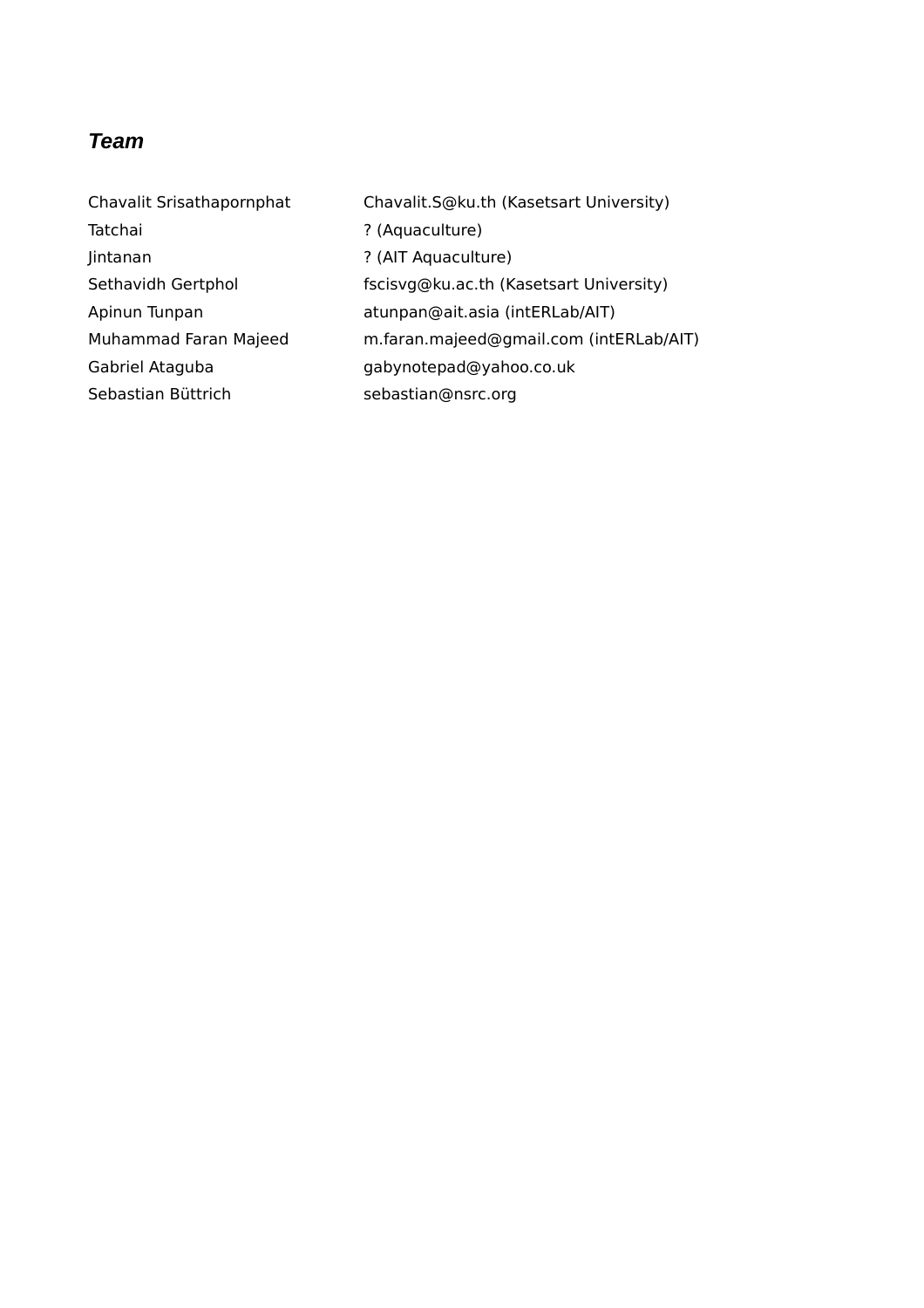## <span id="page-2-0"></span>**Water sensor node – Parts List and Cost**

| <b>Item</b>            | <b>URL</b>                                                                                                                                                              | Cost<br>[USD] | <b>Comments</b> |
|------------------------|-------------------------------------------------------------------------------------------------------------------------------------------------------------------------|---------------|-----------------|
|                        |                                                                                                                                                                         |               |                 |
| Seeduino Stalker v 2.3 | http://www.seeedstudio.com/depot/seeeduino-stalker-v2b-p-<br>727.html                                                                                                   | 39            |                 |
| Arduino WiFi Shield    | http://arduino.cc/en/Main/ArduinoWiFiShield                                                                                                                             | 85            |                 |
| Water temperature      | https://www.atlas-scientific.com/product_pages/probes/env-<br>tmp.html?                                                                                                 | 22            |                 |
| Dissolved Oxygen       | https://www.atlas-<br>scientific.com/product_pages/probes/do_probe.html?                                                                                                | 198           |                 |
| pH                     | https://www.atlas-scientific.com/product_pages/kits/ph-<br>kit.html?                                                                                                    | 128           |                 |
| Atlas Arduino Shield   | https://www.atlas-<br>scientific.com/product_pages/components/arduino.html                                                                                              | 24            |                 |
| DC DC Power Module     | http://www.dfrobot.com/index.php?<br>route=product/product&product_id=752&search=dcdc&descri<br>ption=true                                                              | 8.50          |                 |
| Battery 7 Ah           | http://www.amazon.com/ExpertPower%C2%AE-<br>Rechargeable-12V-Sealed-<br>Battery/dp/B003S1RQ2S/ref=sr_1_1?<br>ie=UTF8&qid=1418978418&sr=8-<br>1&keywords=expertpower+7AH | 16.50         |                 |
| Solar Panel 10 W       | Sunsolar ecotech 10 W 17.5 V                                                                                                                                            | 15            |                 |
|                        |                                                                                                                                                                         |               |                 |
|                        |                                                                                                                                                                         |               |                 |
| <b>TOTAL</b>           |                                                                                                                                                                         | 536           |                 |
|                        |                                                                                                                                                                         |               |                 |
|                        |                                                                                                                                                                         |               |                 |
| Cables                 |                                                                                                                                                                         | ??            |                 |
| Enclosure              |                                                                                                                                                                         | 10            |                 |
| Nuts and bolts         |                                                                                                                                                                         | 10            |                 |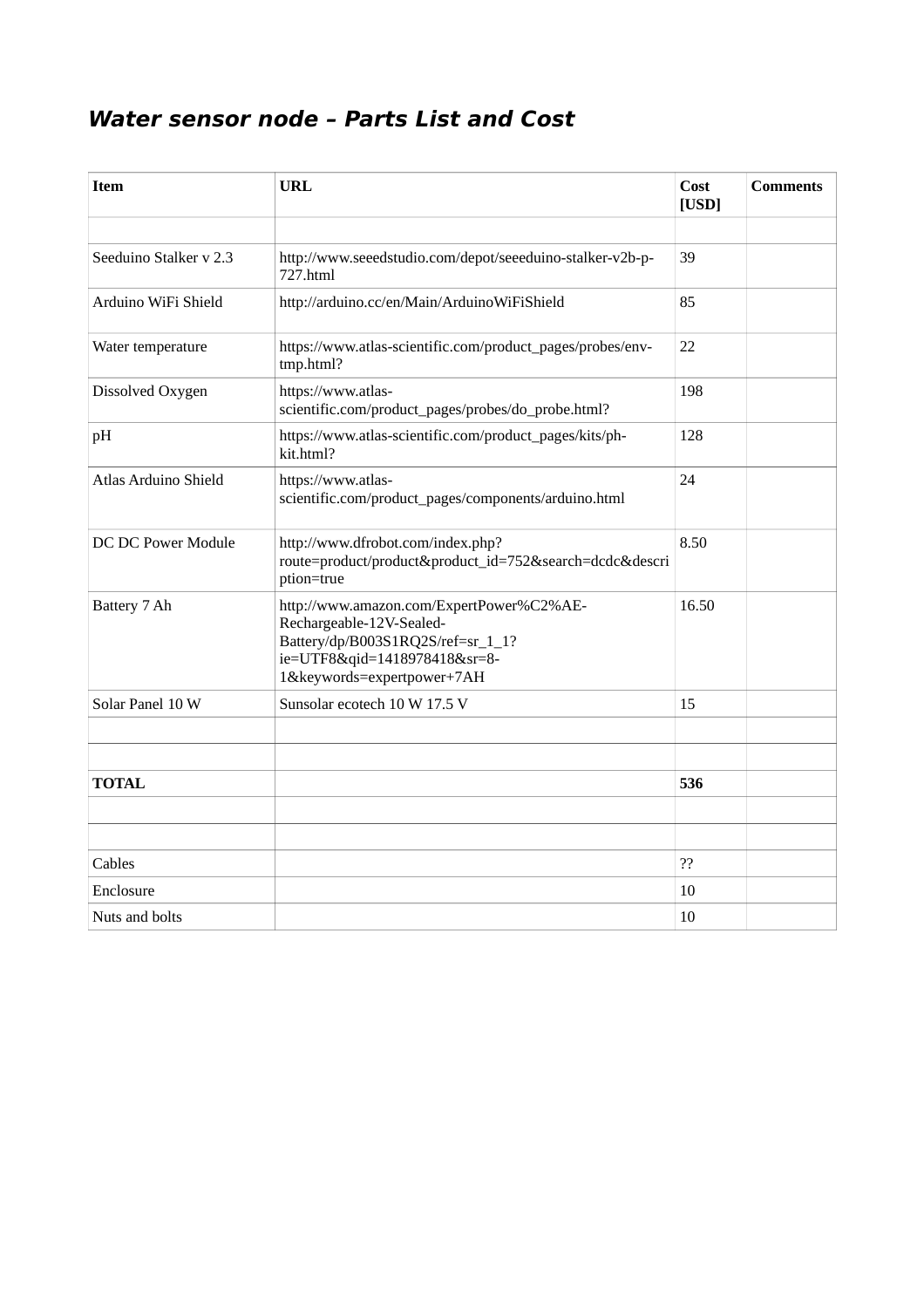## <span id="page-3-3"></span>**Next steps & unfinished work**

On the first node, in order of urgency:

- **Plexi plate and clamps** instead of wire and strips to hold the box. Replace the broken plexi plate.
- **Waterproofing:** Check if the lid of the enclosure closes properly..
- Analyze and solve the issue with the **pH value loop delay**. Currently readings alternate systematically between 0 and the correct value.
- **Recalibration of the DO probe** we keep seeing DO values > 100%, which means our peak voltage (corresponding to 100%) is set too low. It is currently 28.5 mV, which in fact is lower than the probe manuals let us expect.
- A **power switch or plug connector** that allows for power on/off without opening the box,

In addition to this:

- A **second node** should be built all components have been left at the lab.
- **Securing the data portal** (access control?)
- Integrate additional sensors / properties to measure, such Nitrate, Nitrite, Alkalinity, Ammonia, etc

### <span id="page-3-2"></span>**Circuit**

We do not document the circuit here – please see the URLs of the respective sensors for instructions.

#### <span id="page-3-1"></span>**Power consumption**

Power consumption measured via USB wattmeter: 0.15 A at 5 V =  $\geq$  0.75 W

### <span id="page-3-0"></span>**URLs**

https://etherpad.mozilla.org/vYuUeuBxgp

http://203.159.0.30:3000/channels/39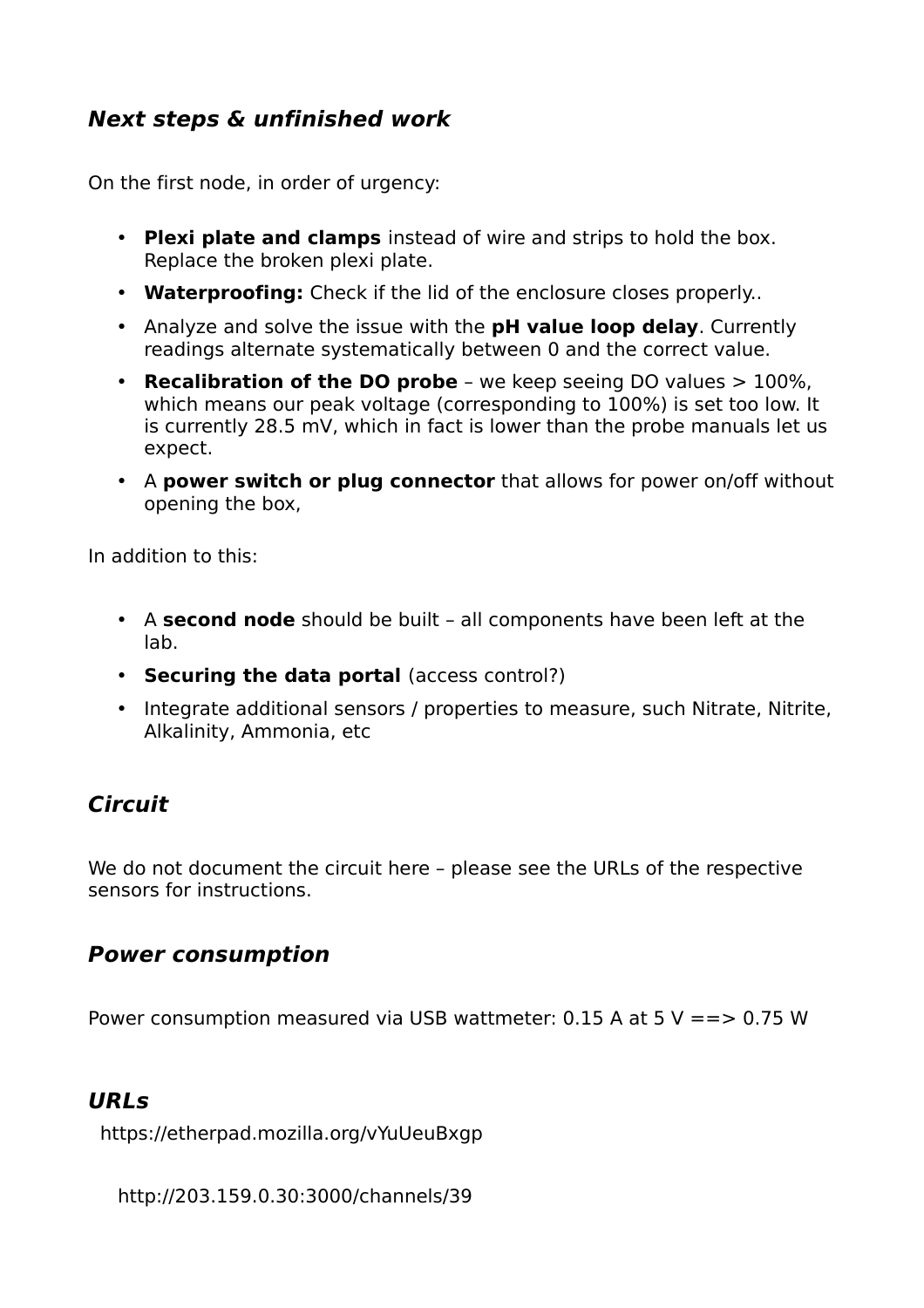# <span id="page-4-0"></span>*Pictures of deployed system*









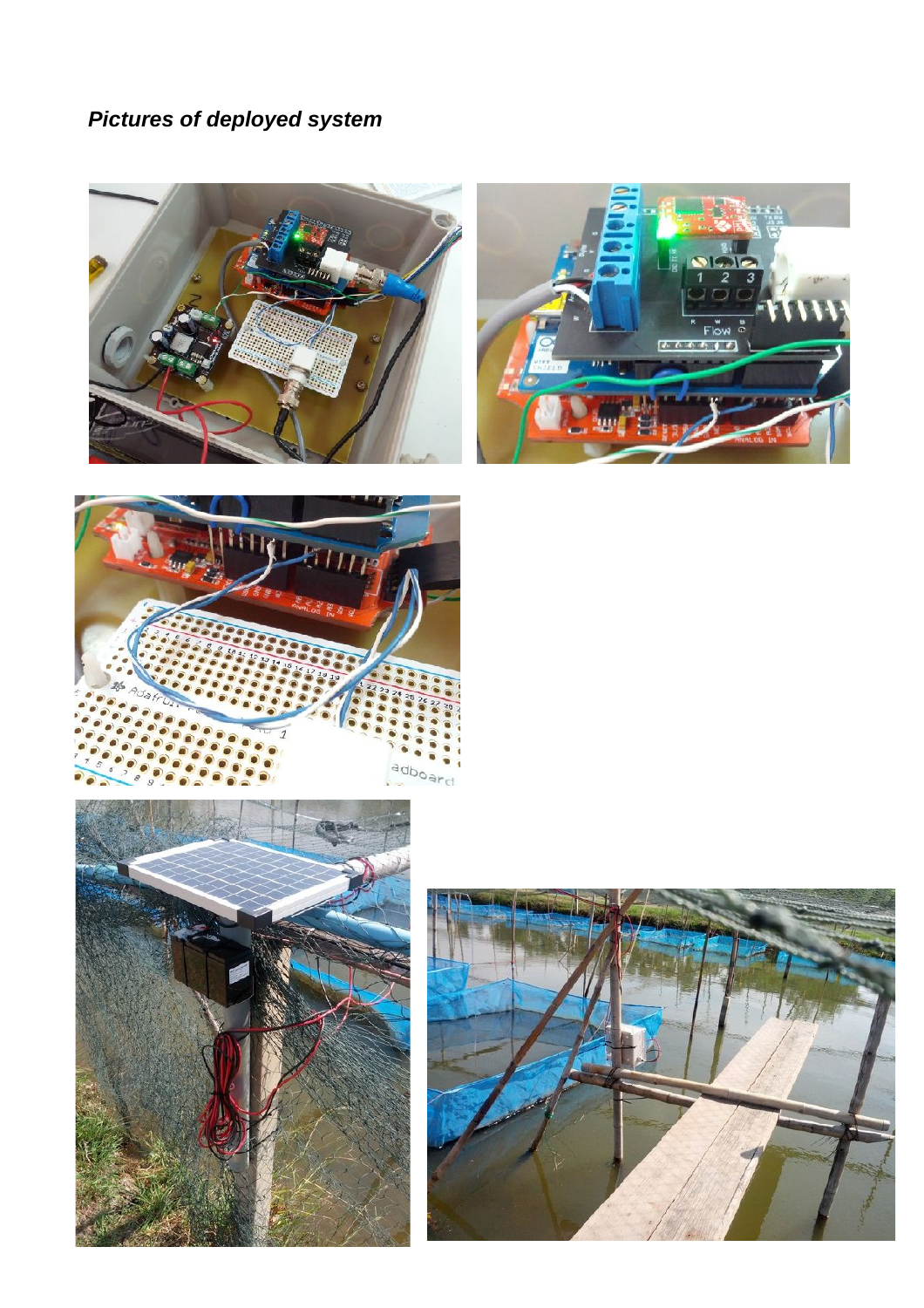<span id="page-5-0"></span>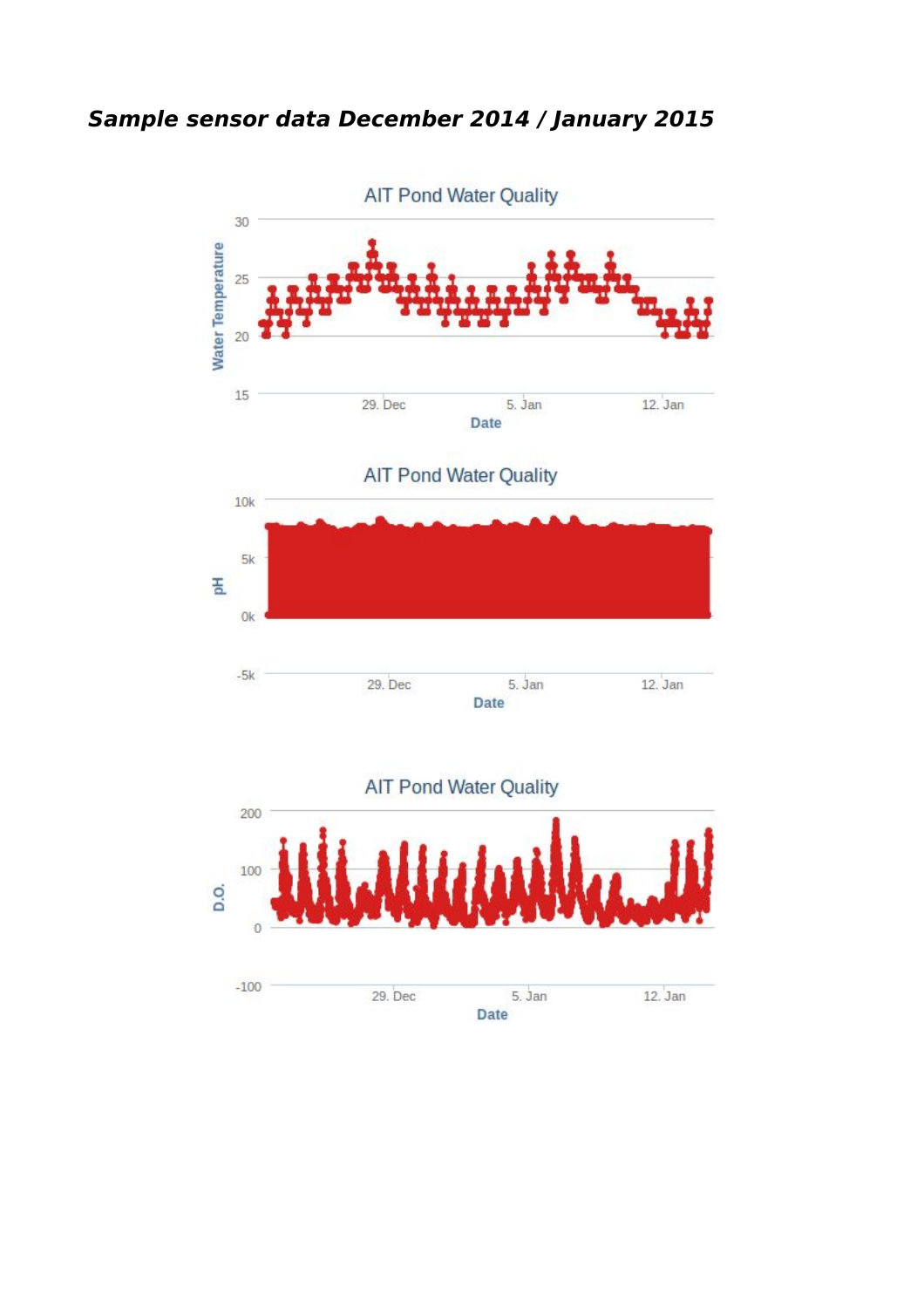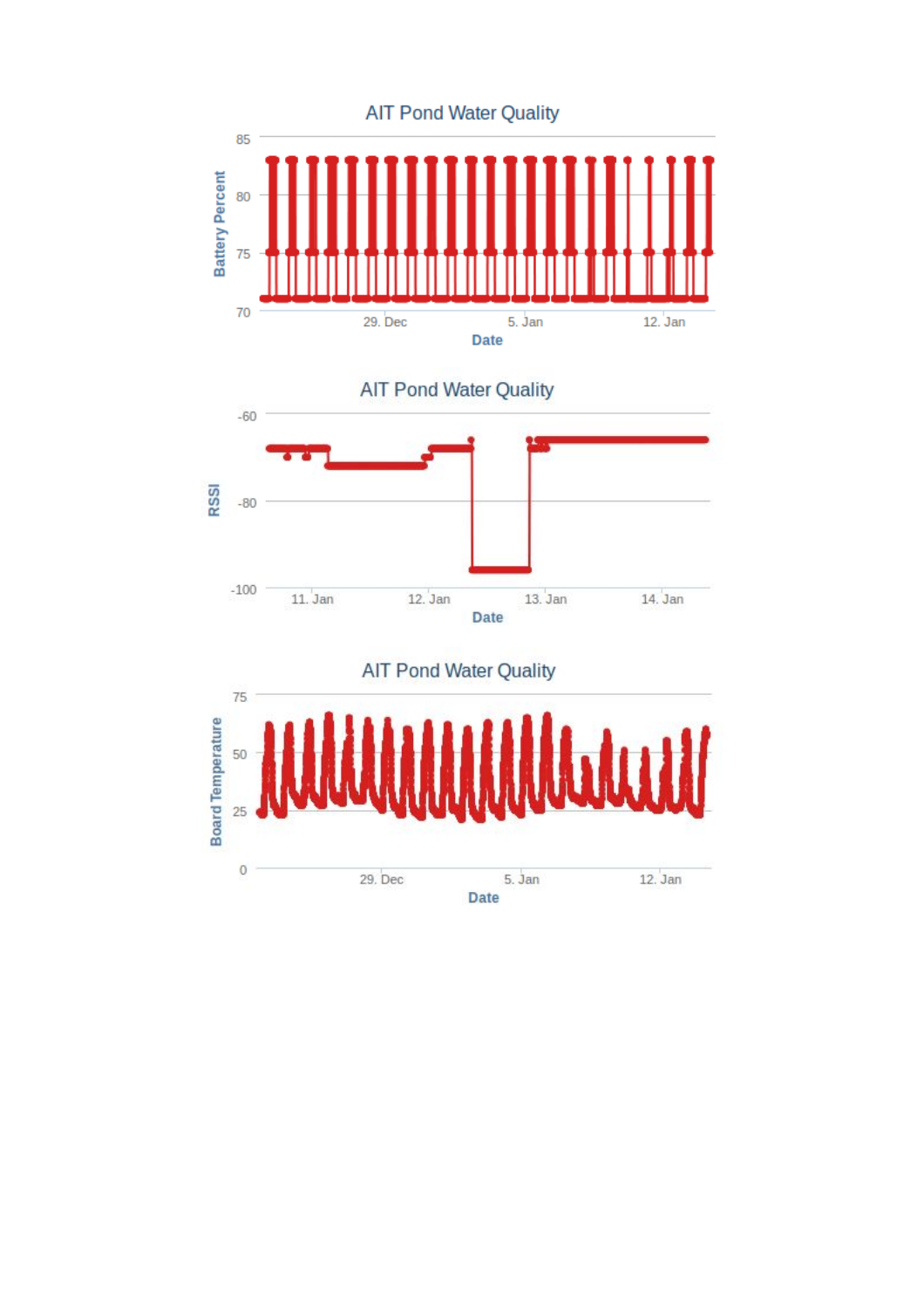### <span id="page-7-0"></span>**Future ideas**

• A Wireless Network for Aquaculture

The whole area of the aquaculture research ponds may easily be covered by one central network node and set of Antennas, e.g. to be located on a lamp post or other existing elevated point.

Such a network might be a 2.4 GHz WiFi network, but also 433 MHz or 868, or TVWS frequencies might be considered (and regulatory aspects addressed).

The backhual connection for this central node may be established via a WiFi point to point link to this post.

Power for this network node might come from the powerline feeding the lamp post, or, alternatively from a solar installation at the aquaculture complex – see below.

Power network for Aquaculture

Solar panels on the roof of the hut at the ponds to power all the pond complex – a first rough estimate of the roof surface indicates that 4-5 kW peak power should be possible.



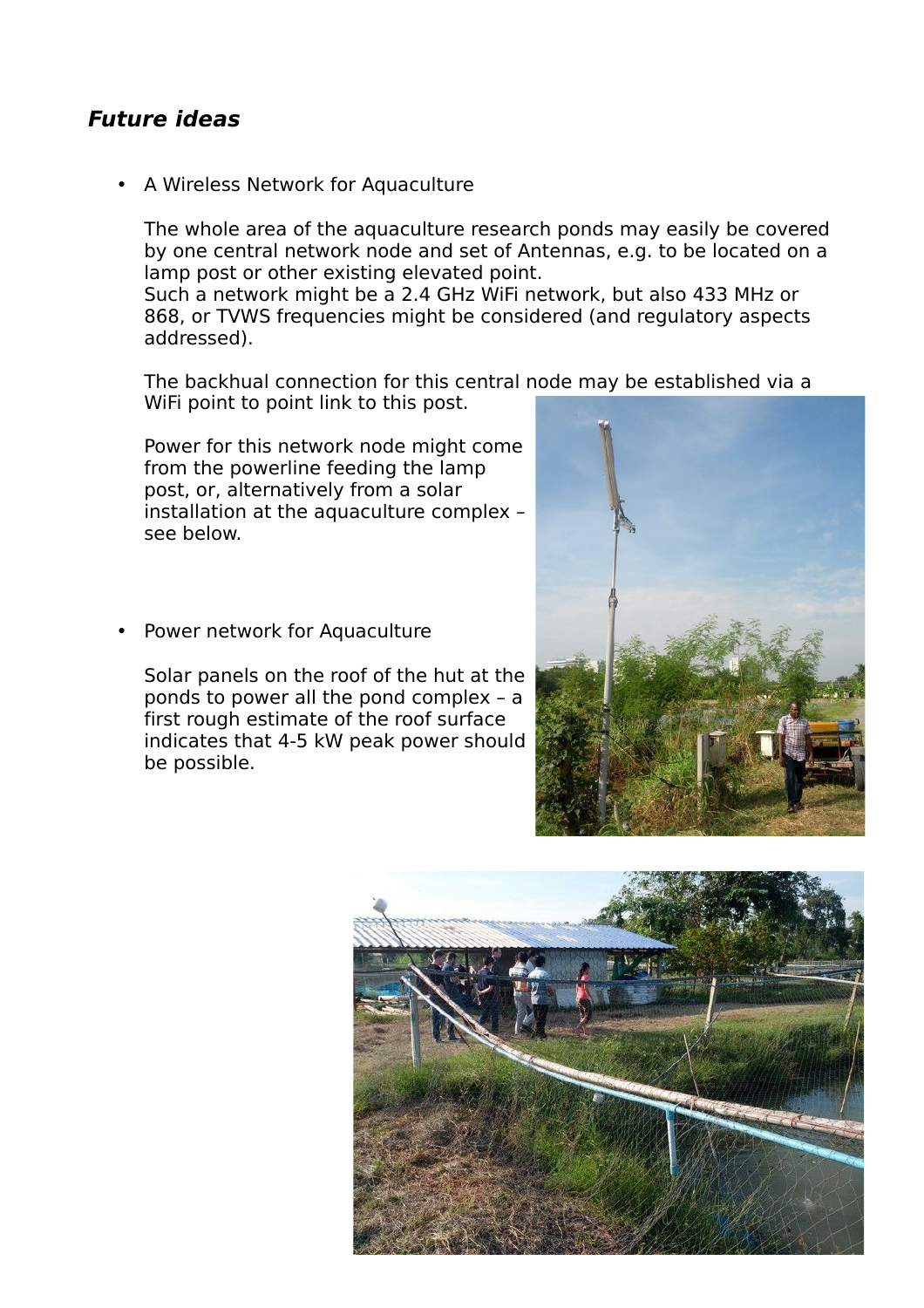#### <span id="page-8-0"></span>*Appendix: Arduino code*

The following is the code at time of deployment, 20141219.

```
### Note: The first 3 pH readings are 0 and this is normal. However, right now 
the subsequent readings alternate between 0 and actual value. This may be caused
by the loop delay that is too high (greater than 30 seconds.) May have to try 
multiple readings in a loop. 
// Water Quality measurement code 
//  for Seeeduino + WiFi + pH ADC shield + Temp and DO probes 
//  part of IoT training at AIT 2014 
//  by Sethavidh Gertphol and Chavalit Srisathapornphat 
//  participants from Kasetsart University 
#include <SoftwareSerial.h>      //we have to include the SoftwareSerial 
library, or else we can't use it. 
#include <Wire.h> 
#include <Battery.h> 
#include "DS3231.h" 
#include <WiFi.h> 
#define sensorReadingInterval 600000 //define delay between readings in 
milliseconds 
#define numSecWait            10  //define number of seconds waiting for reply 
from ThingSpeak before break 
#define numReconnect           5  //define number of trying to reconnect WiFi if
lost 
#define rx 2 \frac{1}{4} //define what pin rx is going to be.
#define tx 3                     //define what pin Tx is going to be. 
SoftwareSerial myserial(rx, tx); //define how the soft serial port is going to 
work. 
//Pin setting 
#define TEMP_PROBE_READ_PIN 0 
#define DO_PROBE_READ_PIN   1 
//DO Probe setting 
#define DO_DELAY_READ       100 //in ms 
#define DO_NUM_READ         89  //number DO read before avg 
//pH probe setting 
char ph_data[20];                  //we make a 20 byte character array to hold 
incoming data from the pH. 
//Battery setting 
Battery battery; 
int chcnt = 0:
```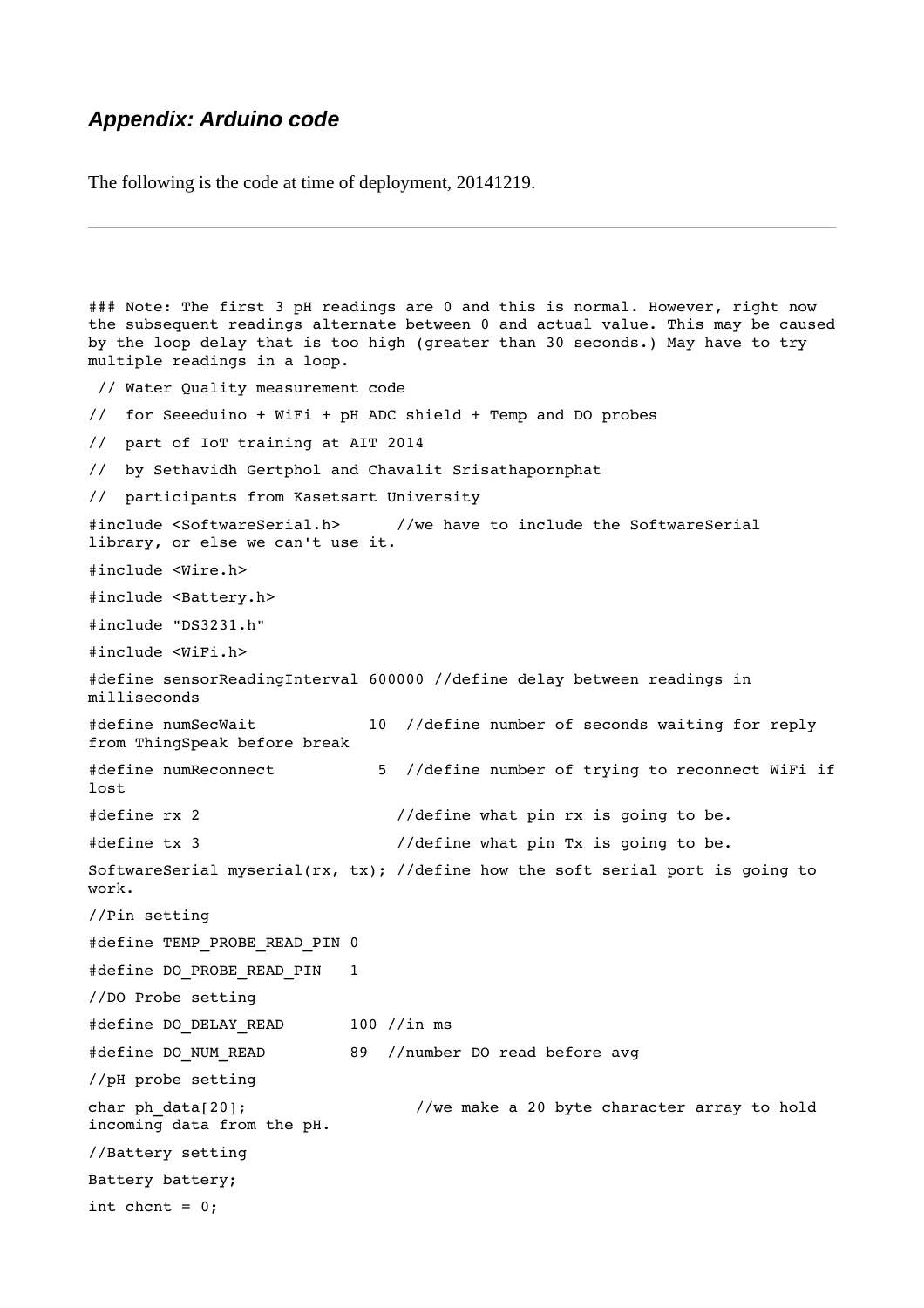```
//Temp/Time setting 
DS3231 rtc; 
//WiFi setting 
#define WiFiWait       15  // seconds to wait for WiFi connection 
char ssid[ ] = "WSN"; // your network SSID (name)
char pass[] = "sensor2014"; // your network password
//char\;ssid[] = "WSN"; // your network SSID (name)
//char pass[] = "sensor2014"; // your network password
int status = WL IDLE STATUS; \frac{1}{10} // the Wifi radio's status
WiFiClient client; 
long lastConnectionTime = 0;
boolean lastConnected = false; 
int failedCounter = 0;
// ThingSpeak Settings 
char thingSpeakAddress[] = "203.159.0.30";  //TS 
String writeAPIKey = "XY1DTMWT59FTXNX6";    //TS 
const int updateThingSpeakInterval = 16 * 1000; // Time interval in
milliseconds to update ThingSpeak (number of seconds * 1000 = interval) 
String timestamp; 
int numWait = 0;
int reconnectCount = 0; 
void setup(){ 
  Serial.begin(9600); \overline{\qquad} //enable the hardware serial port
    myserial.begin(9600);        //enable the software serial port 
    Wire.begin(); 
    rtc.begin(); 
  //start-up pH probe
  myserial.print("c,0\r"); //take the pH Circuit out of continues mode.
  delay(50); \frac{1}{2} //on start up sometimes the first command is
missed. 
   myserial.print("c,0\r");   //so, let's send it twice. 
  delay(50); \frac{1}{2} //a short delay after the pH Circuit was taken out
of continues mode is used to make sure we don't over load it with commands. 
    connectWiFi(); 
} 
void loop(){ 
  float water temp;
    float pH; 
    float DO; 
    int batt_lvl;
```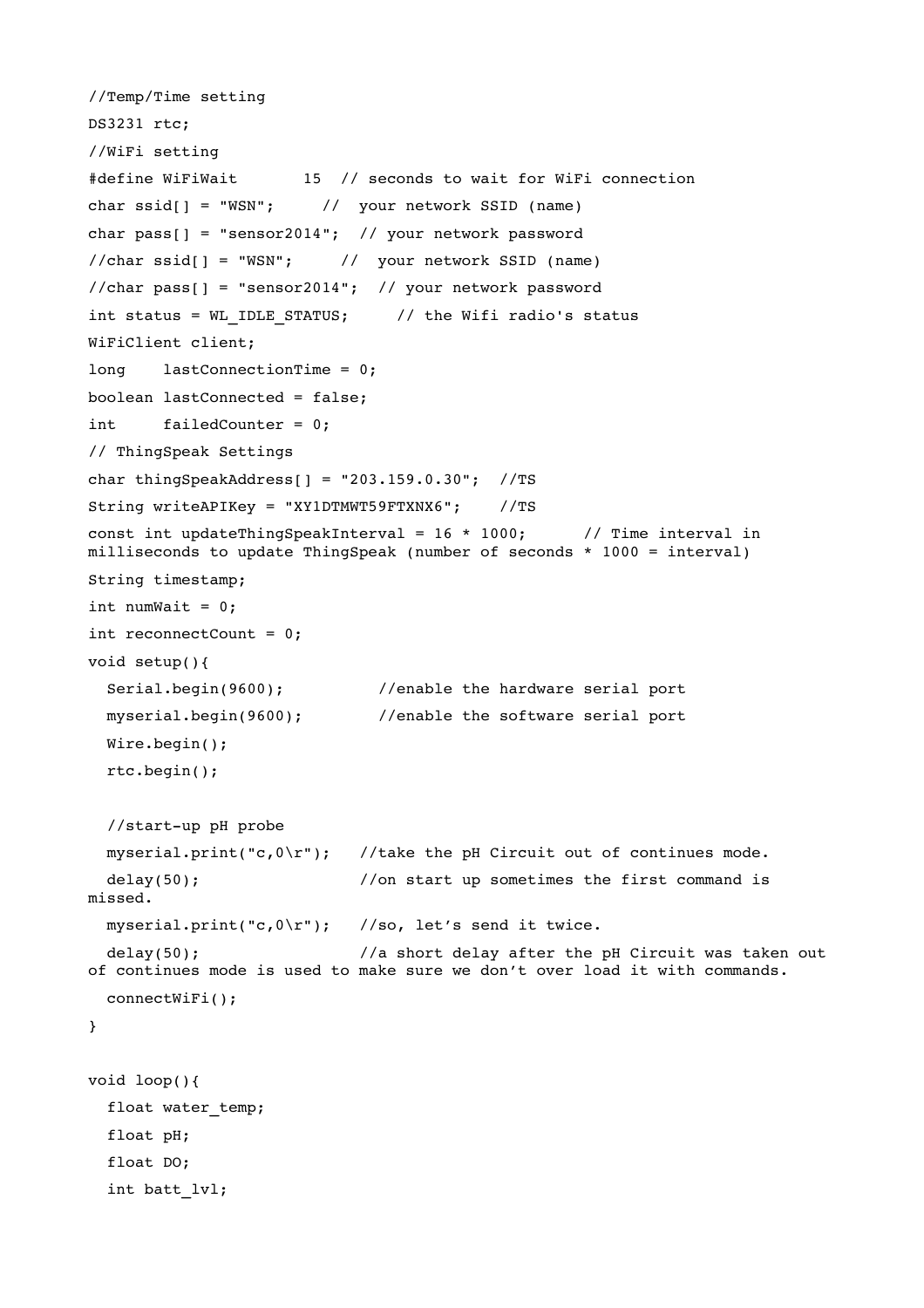```
float board temp;
    int rssi; 
    String updateString; 
    Serial.println("====Starting sensors reading.===="); 
  DO = read DO();  delay(5000); 
  pH = read pH();water temp = read temp(); //call the function "read temp" and return the
temperature in C°
    board_temp = read_board_temp(); 
  batt lvl = read batt();
    //get_timestamp(); 
    //Serial.println(timestamp); 
    //marshalling update message 
    char s[100]; 
    updateString = "1="; 
    updateString += int(water_temp); 
  updateString += "&2=";
    /*pH=4.567; 
  if (pH > = 10.0) {
        dtostrf(pH, 6,3,s); 
    } 
    else { 
        dtostrf(pH,5,3,s); 
    }*/ 
    /* 
  char pHString[6];
  int pH100 = int(pH*100);
    pHString[0] = int(pH100/1000)+48; 
    pH100 = pH100 % 1000; 
  pHString[1] = int(pH100/100) + 48;  pH100 = pH100 % 100; 
  pHString[2] = '.';
    pHString[3] = int(pH100/10)+48; 
    pH100 = pH100 % 10; 
  pHString[4] = pH100+48;pHString[5] = ' \0';  updateString += pHString; 
    */ 
  updateString += int(pH*1000);
```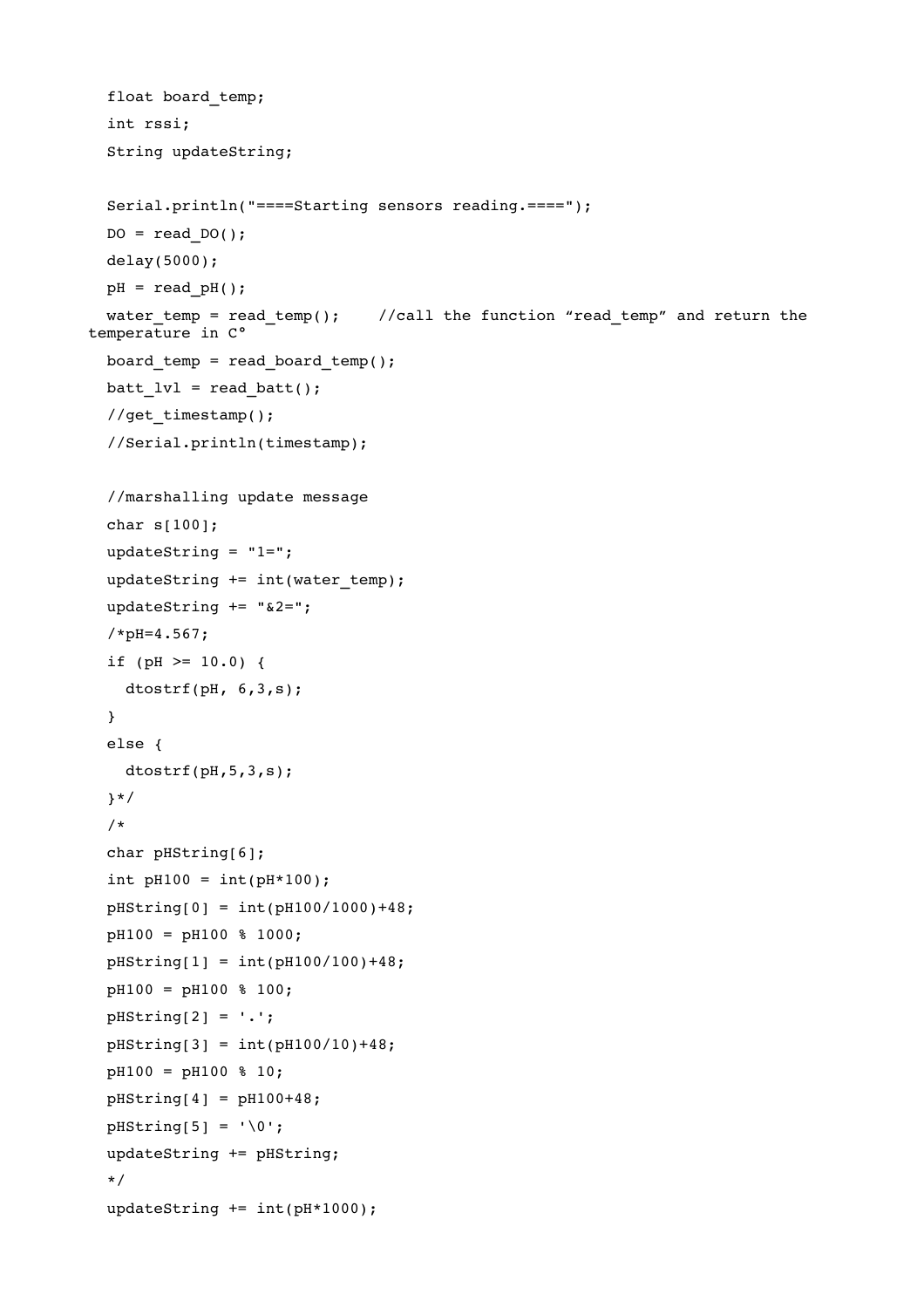```
updateString += "&3=";
  updateString += int(DO); 
updateString += "&4=";
  updateString += batt_lvl; 
  updateString +="&5="; 
  updateString += WiFi.RSSI(); 
  updateString +="&6="; 
updateString += int(board temp);
   /* 
  updateString +="&7="; 
  updateString += timestamp; 
*/ 
  Serial.println(updateString); 
  //sendToThingSpeak(updateString); 
   //check and reconnect WiFi if necessary 
while ( WiFi.status() != WL CONNECTED && reconnectCount < numReconnect) {
   Serial.print("Attempting to re-connect to WPA SSID: ");
       Serial.println(ssid); 
       // Connect to WPA/WPA2 network:    
       status = WiFi.begin(ssid, pass); 
       reconnectCount += 1; 
       // wait 15 seconds for connection: 
   delay(WiriWait * 1000);  } 
  reconnectCount = 0; 
   //sending to ThingSpeak 
  Serial.println("Sending to ThingSpeak."); 
  updateThingSpeak(updateString); 
  while (!client.available()  && numWait < numSecWait) { 
       Serial.println("Waiting..."); 
   numWait += 1;    delay(1000); 
  } 
numWait = 0;  while (client.available()) 
   { 
   char c = client.read();
       Serial.print(c); 
   }
```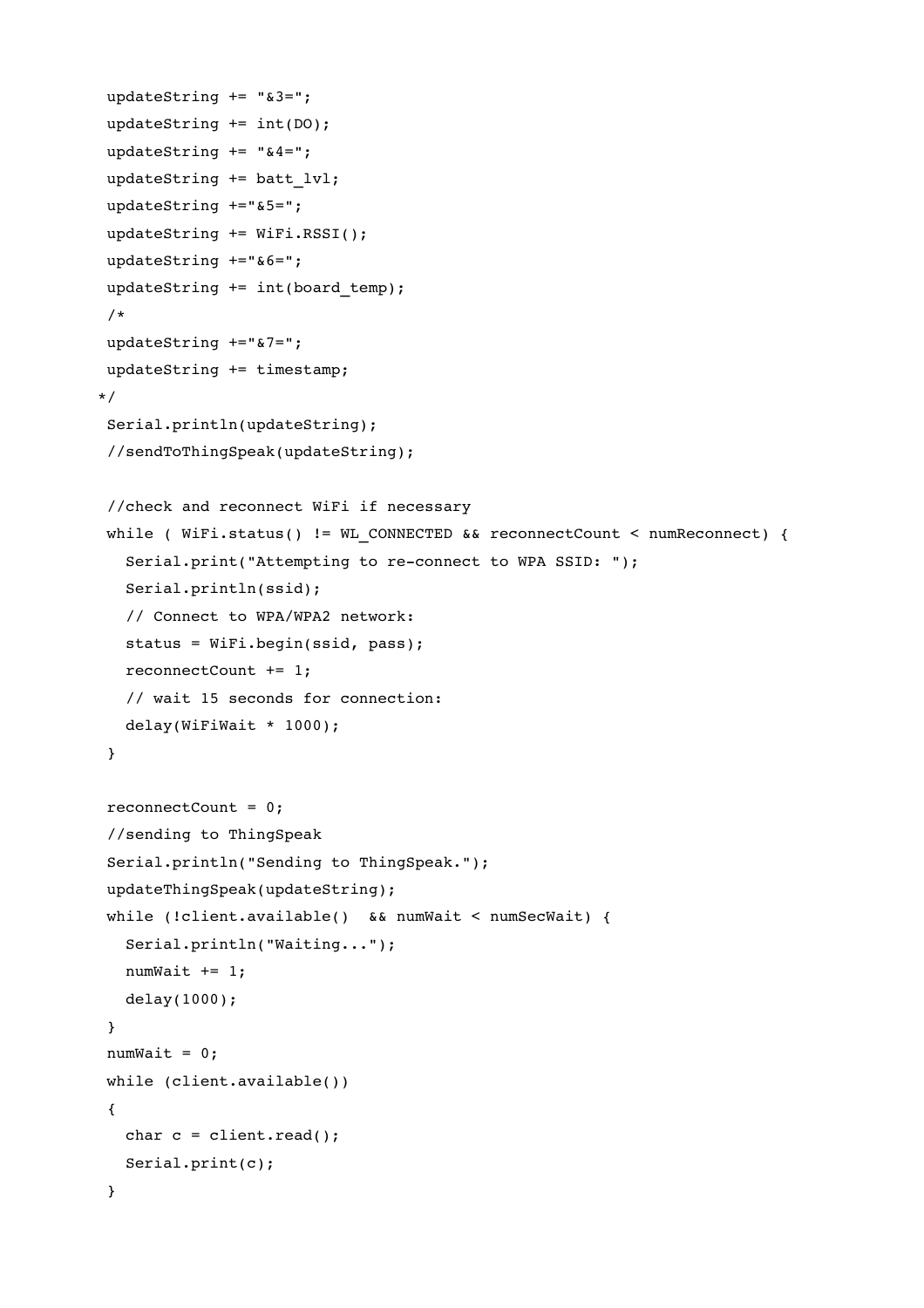```
  Serial.println("...disconnected"); 
    Serial.println(); 
    delay(sensorReadingInterval); 
    client.flush(); 
    Serial.println("Client flushed"); 
    client.stop(); 
    Serial.println("Client stopped"); 
}      
void sendToThingSpeak(String & s){ 
    Serial.println(s); 
    // Print Update Response to Serial Monitor 
    while (client.available()) 
    { 
    char c = client.read();
        Serial.print(c); 
    } 
    // Disconnect from ThingSpeak 
    if (!client.connected() && lastConnected) 
    { 
        Serial.println("...disconnected"); 
        Serial.println(); 
        client.stop(); 
        client.flush(); 
    } 
    //connect to ThingSpeak 
    if(!client.connected() && (millis()  lastConnectionTime > 
updateThingSpeakInterval)) 
    { 
          Serial.println("Sending to ThingSpeak."); 
          updateThingSpeak(s); 
    } 
    lastConnected = client.connected(); 
} 
void get_timestamp(){ 
    DateTime now = rtc.now(); //get the current date-time
```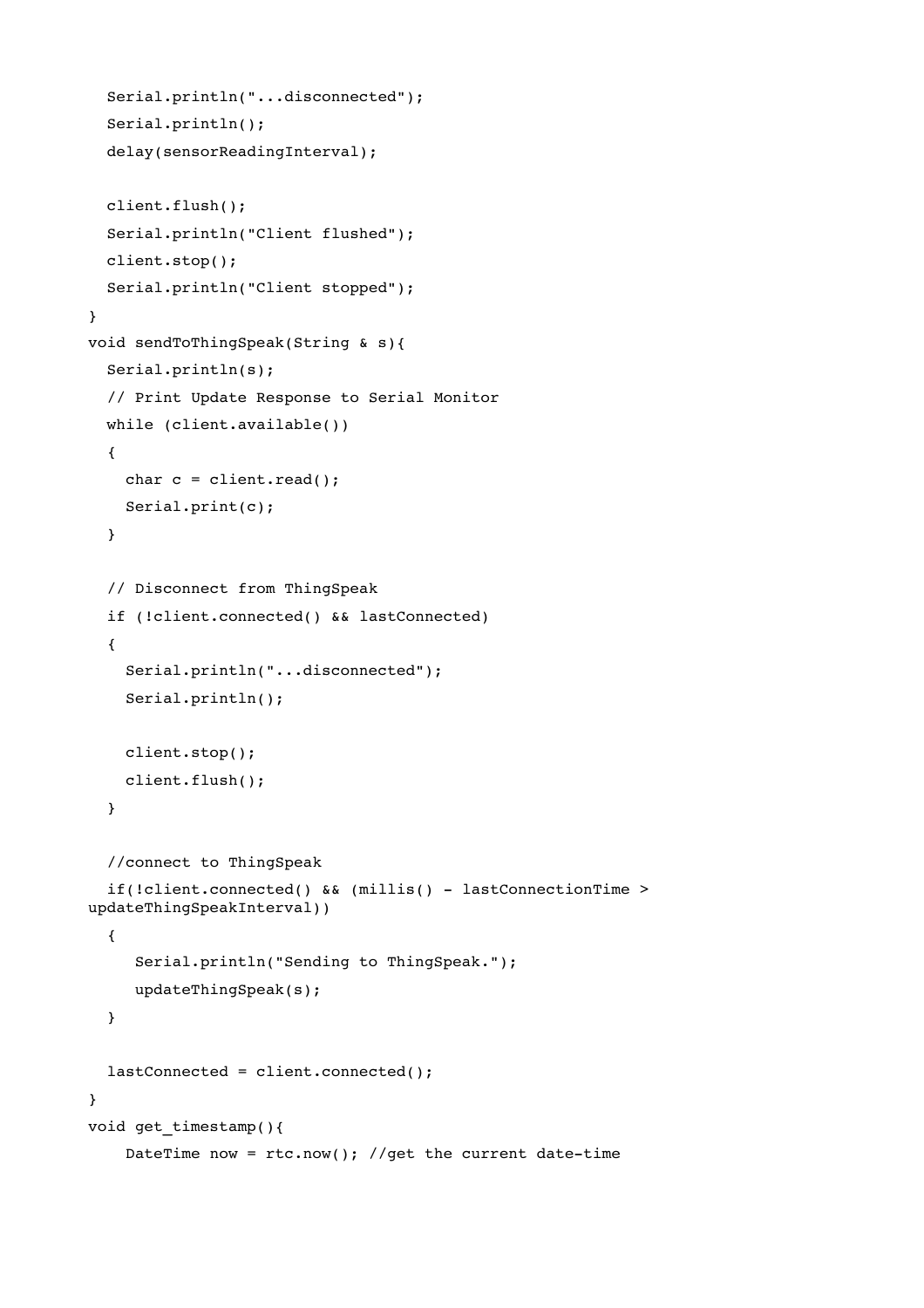```
    timestamp = String(now.year())+"/"+String(now.month())
+"/"+String(now.date()); 
    timestamp = timestamp+"-"+String(now.hour())+":"+String(now.minute())
+":"+String(now.second()); 
        //Serial.println(timestamp); 
        //return timestamp; 
} 
float read board temp(){
    float temp; 
    rtc.convertTemperature(); 
    temp = rtc.getTemperature();  
    Serial.print("Board temperature = "); 
    Serial.print(temp); 
    Serial.println(" C."); 
    return temp; 
} 
int read_batt(){ 
    battery.update();  
    float voltage = battery.getVoltage(); 
    int percentage = battery.getPercentage(); 
    String percentageString = String(percentage); 
    char* CS = battery.getChStatus(); 
  bool ch = battery.isCharging();
    if(ch) chcnt++; 
    Serial.print("battery: "); 
    Serial.print(voltage); 
  Serial.print("V \rightarrow");
    Serial.print(percentage); 
  Serial.print("%     Charge Status: ");
    Serial.print(CS); 
  Serial.print(" charging counter: ");
    Serial.println(chcnt); 
    return percentage; 
}  
float read_DO(){ 
    int i=0; 
  float v sum=0;
    float v_avg=0;
```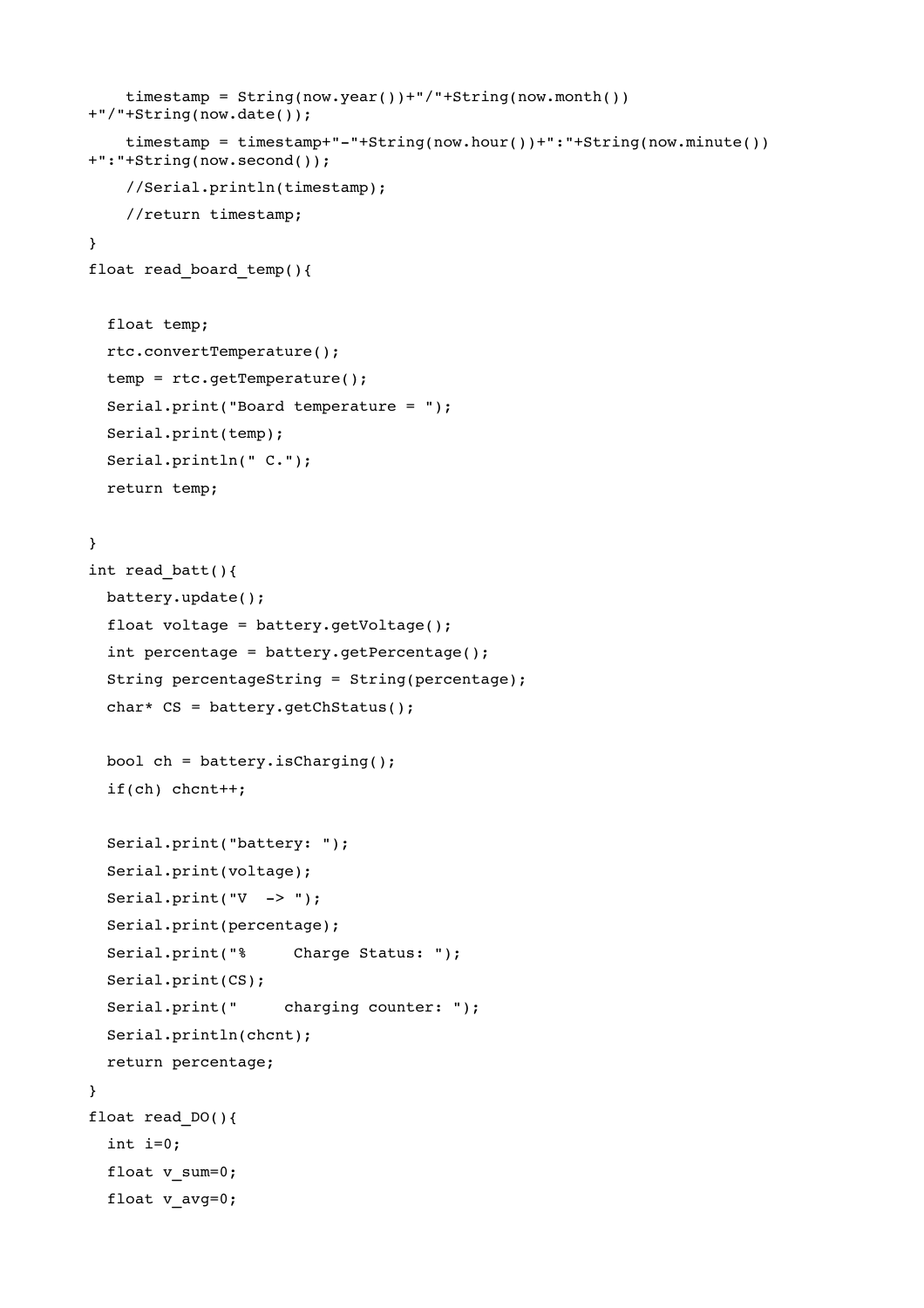```
float sat avg=0;
    String DO; 
    String temperature; 
    analogReference(INTERNAL);  // INTERNAL = 1.1v 
    Serial.println("Switching voltage to INTERNAL (1.1v)"); 
    delay(1000); 
    do 
    { 
    delay(DO DELAY READ); \frac{1}{2} wait for sensors to stabilize
        int sensorValue = analogRead(DO_PROBE_READ_PIN); 
    float voltage = sensorValue * (1100.0/1023.0);
        //Serial.println(voltage); 
    v sum=v sum+voltage;
        i++; 
    } while (i < DO_NUM_READ); 
    //delay(5000); 
  v_avg=v_sum/DO_NUM_READ;
  sat avg=v avg/28.5*100;
  DO = String((int)(satavg),DEC);  Serial.println("Voltage / Saturation average"); 
  Serial.print(v_avg);
    Serial.print("mV / "); 
    Serial.print(DO); 
    Serial.println("% "); 
    analogReference(DEFAULT);  // DEFAULT = 3.3v 
    Serial.println("Switching voltage to DEFAULT (3.3v)"); 
    delay(1000); 
    return sat_avg; 
} 
float read pH(){
    float ph; 
  byte received from sensor=0; //we need to know how many characters havebeen received. 
  byte string received=0; \frac{1}{2} //used to identify when we have received a
string from the pH circuit.  
  if(myserial.available() > 0){ \qquad //if we see that the pH Circuit has sent
```
a character. received from sensor=myserial.readBytesUntil(13,ph data,20); //we read the

data sent from pH Circuit until we see a <CR>. We also count how many character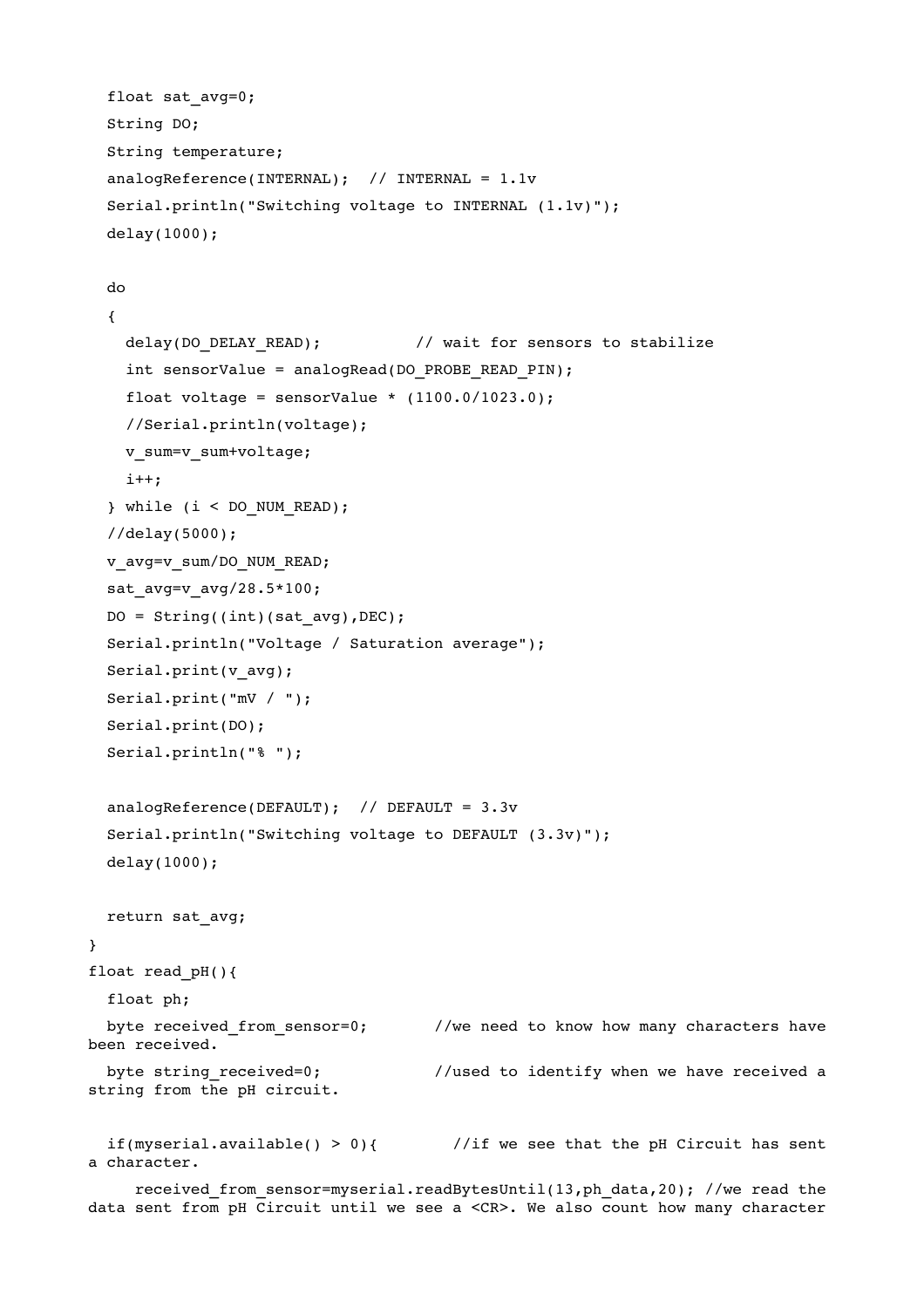```
have been received.  
     ph data[received from sensor]=0; //we add a 0 to the spot in the array
just after the last character we received. This will stop us from transmitting 
incorrect data that may have been left in the buffer. 
     string received=1; \frac{1}{2} //a flag used when the Arduino is
controlling the pH Circuit to let us know that a complete string has been 
received. 
     Serial.print("pH = ");
         Serial.println(ph_data);          //lets transmit that data received from 
the pH Circuit to the serial monitor. 
     }    
  myserial.print("R\r"); \frac{1}{2} //send it the command to take a single
reading. 
   if(string received==1){ //did we get data back from the phCircuit? 
         ph=atof(ph_data);                //many people ask us "how do I convert a 
string into a float?" This is how... 
     string received=0; //reset the string received flag.
      } 
      return ph; 
} 
float read temp(void){ //the read temperature function
  float v out; \frac{1}{2} //voltage output from temp sensor
  float temp; \frac{1}{1 + \epsilon} //the final temperature is stored here
    String temperature; 
  digitalWrite(TEMP_PROBE_READ_PIN, LOW); //set pull-up on analog pin
  delay(2); //wait 2 ms for temp to stabilize
  v out = analogRead(TEMP_PROBE_READ_PIN); //read the input pin
    v_out*= 0.0048;            //convert ADC points to volts (we are using .0048 
because this device is running at 5 volts) 
  v out*=1000; // convert volts to millivolts
  temp= 0.0512 \times v out -20.5128; //the equation from millivolts to temperature
    Serial.print("Voltage read ="); 
  Serial.println(v out);
    Serial.println(temp);  //print the temperature data 
  temperature = String(inttemp), DEC);
    Serial.print(temperature); 
    Serial.write(186); 
    Serial.println("C"); 
  return temp; //send back the temp} 
void connectWiFi(){ 
        // check for the presence of the shield: 
  if (WiFi.status() == WL_NO_SHIELD) {
```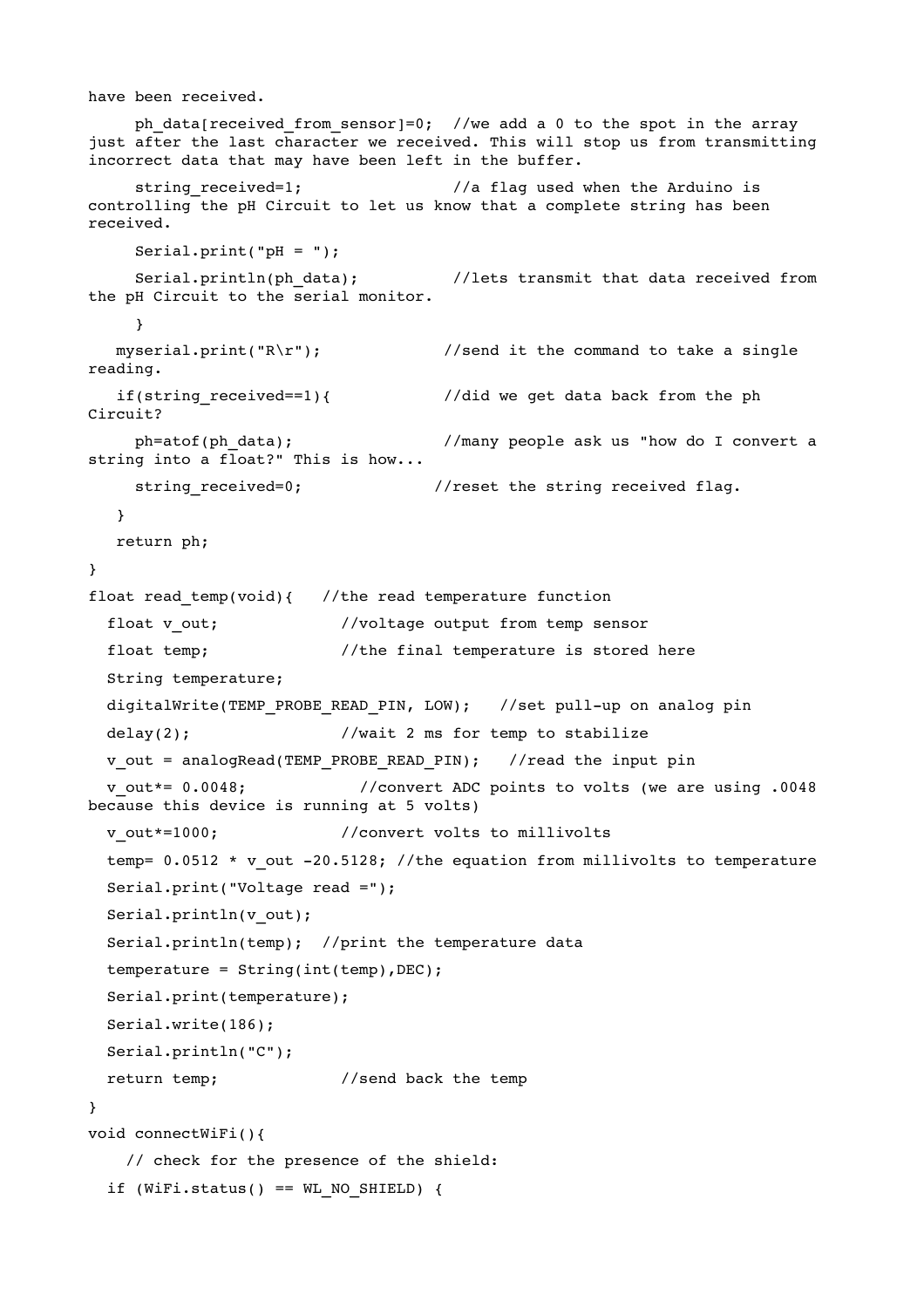```
    Serial.println("WiFi shield not present"); 
        // don't continue: 
        while(true); 
    } 
    // attempt to connect to Wifi network: 
  while ( status != WL CONNECTED) {
        Serial.print("Attempting to connect to WPA SSID: "); 
        Serial.println(ssid); 
        // Connect to WPA/WPA2 network:    
        status = WiFi.begin(ssid, pass); 
        // wait 10 seconds for connection: 
        delay(WiFiWait * 1000); 
    } 
    // you're connected now, so print out the data: 
    Serial.print("You're connected to the network"); 
    printCurrentNet(); 
    printWifiData(); 
} 
void printWifiData() { 
    // print your WiFi shield's IP address: 
    IPAddress ip = WiFi.localIP(); 
    Serial.print("IP Address: "); 
    Serial.println(ip); 
    Serial.println(ip); 
    // print your MAC address: 
  byte mac[6];
    WiFi.macAddress(mac); 
    Serial.print("MAC address: "); 
  Serial.print(mac[5], HEX);
    Serial.print(":"); 
  Serial.print(mac[4],HEX);
    Serial.print(":"); 
  Serial.print(mac[3], HEX);
    Serial.print(":"); 
  Serial.print(mac[2],HEX);
    Serial.print(":"); 
  Serial.print(mac[1],HEX);
    Serial.print(":");
```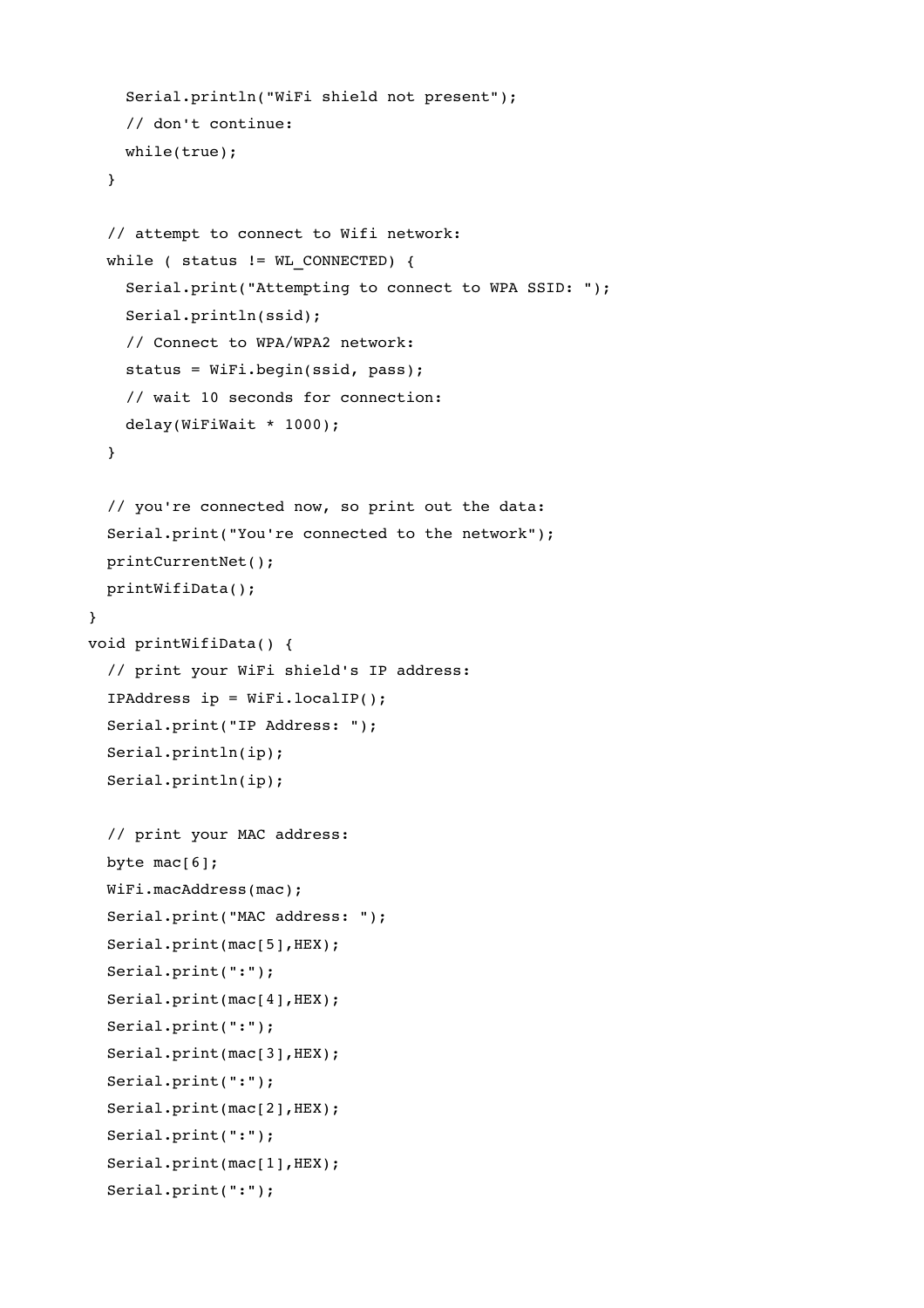```
Serial.println(mac[0],HEX);
```

```
void printCurrentNet() { 
    // print the SSID of the network you're attached to: 
    Serial.print("SSID: "); 
    Serial.println(WiFi.SSID()); 
    // print the MAC address of the router you're attached to: 
    byte bssid[6]; 
    WiFi.BSSID(bssid);    
    Serial.print("BSSID: "); 
    Serial.print(bssid[5],HEX); 
    Serial.print(":"); 
  Serial.print(bssid[4], HEX);
    Serial.print(":"); 
  Serial.print(bssid[3], HEX);
    Serial.print(":"); 
    Serial.print(bssid[2],HEX); 
    Serial.print(":"); 
    Serial.print(bssid[1],HEX); 
    Serial.print(":"); 
  Serial.println(bssid[0], HEX);
    // print the received signal strength: 
  long rssi = WiFi.RSSI();
    Serial.print("signal strength (RSSI):"); 
    Serial.println(rssi); 
    // print the encryption type: 
    byte encryption = WiFi.encryptionType(); 
    Serial.print("Encryption Type:"); 
  Serial.println(encryption, HEX);
    Serial.println(); 
} 
void updateThingSpeak(String &tsData) 
{ 
    Serial.println(tsData); 
    Serial.println(tsData.length()); 
    if (client.connect(thingSpeakAddress, 3000)) 
\{ \}    client.print("POST /update HTTP/1.1\n"); 
        client.print("Host: api.thingspeak:3000\n");
```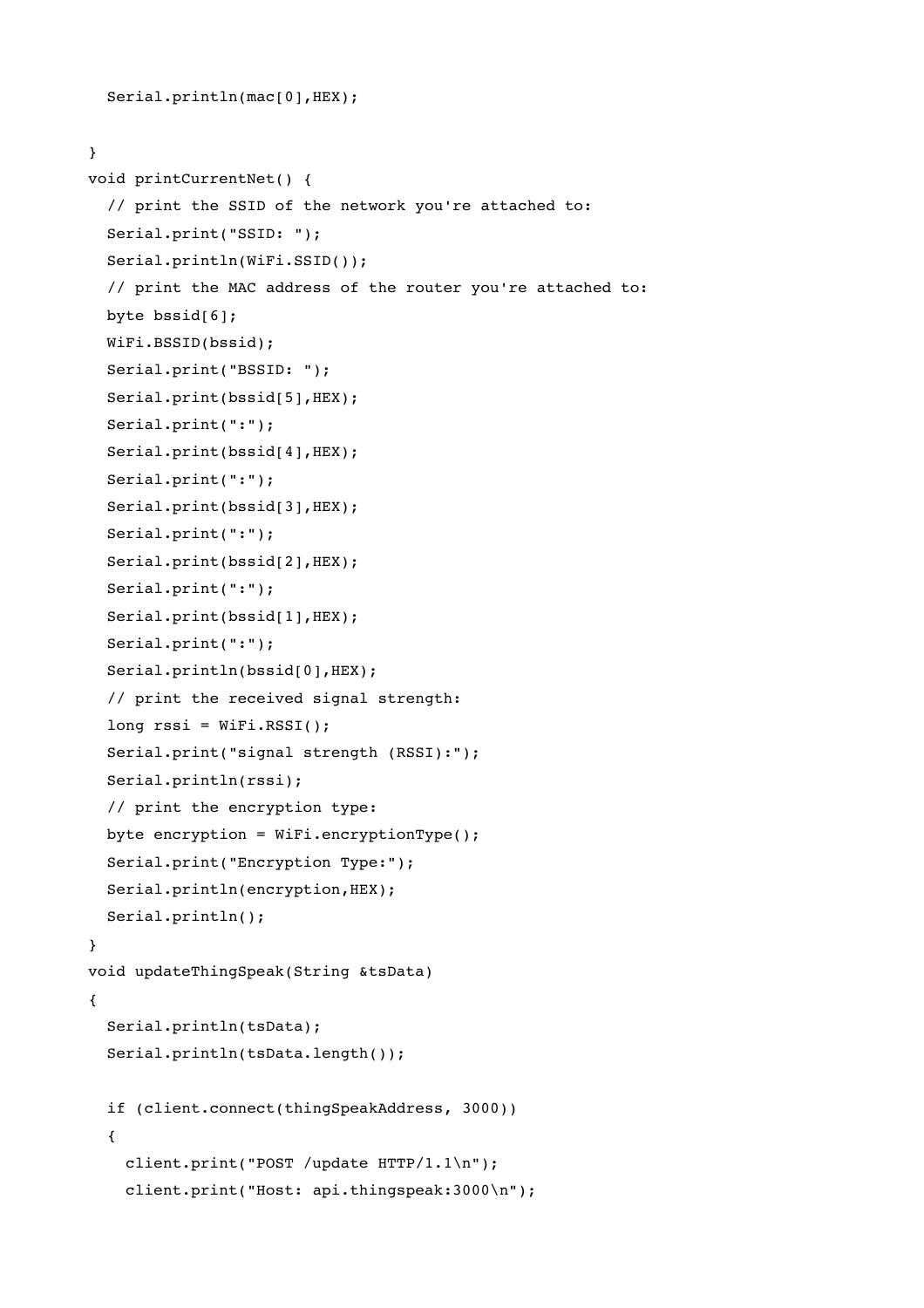```
    client.print("Connection: close\n"); 
    client.print("X-THINGSPEAKAPIKEY: "+writeAPIKey+"\n");
    client.print("Content-Type: application/x-www-form-urlencoded\n");
    client.print("Content-Length: ");
        client.print(tsData.length()); 
        client.print("\n\n"); 
        client.print(tsData); 
    lastConnectionTime = millis();
        if (client.connected()) 
         { 
             Serial.println("Connecting to ThingSpeak..."); 
             Serial.println(); 
             failedCounter = 0; 
        } 
        else 
         { 
             failedCounter++; 
             Serial.println("Connection to ThingSpeak failed ("+String(failedCounter, 
DEC) +")");
             Serial.println(); 
        } 
    } 
    else 
    { 
        failedCounter++; 
        Serial.println("Connection to ThingSpeak Failed ("+String(failedCounter, 
DEC) +")");
        Serial.println(); 
        lastConnectionTime = millis(); 
    } 
}
```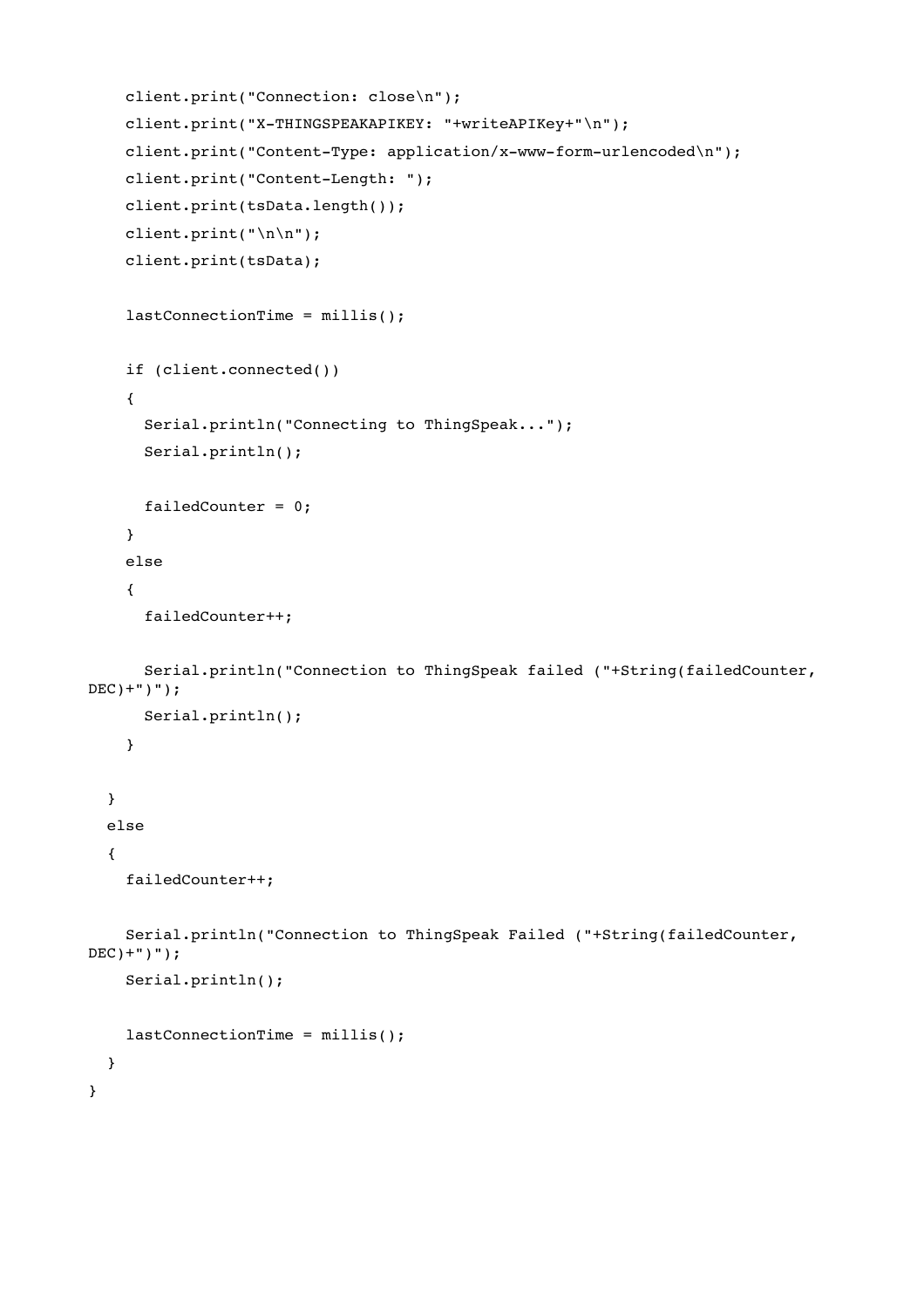#### <span id="page-19-0"></span>*Appendix 2: Group etherpad, Status 20150112*

Water quality Pad

Team: Sebastian +4560434784 / +66 929458732 Chavalit +66-840003750 (Kasetsart University) Tatchai +66894801258 (Aquaculture) Jintanan +66870196292 (Aquaculture) Sethavidh +66846468663 (Kasetsart University) Apinun +66 84 771 32232 (intERLab/AIT) Faran: +66 806 163230 (intERLab/AIT) Gabriel +66955763349 What are we measuring exactly? จะวัดอะไร? ===============================================

Temperature https://www.atlas-scientific.com/product pages/probes/env-tmp.html? pH https://www.atlas-scientific.com/product\_pages/probes/ph\_probe.html? Dissolved oxygen https://www.atlas-scientific.com/product pages/probes/do probe.html?

all analog sensors

#### Calibration!!!!!!!!!!!!!!!!!!!!!!!!!!!!!!!!!!!!!!!!!!!!!!!!!!!!!!!!!

===============================================

how do we calibrate? D.O. at the water lab, comparing to a trusted machine The water will then be de-oxygenated using sodium trioxosulphate V (Na2SO3) solution using cobalt chloride (CoCl2.6H2O) as a catalyst (APHA 1980).

The initial DO concentration of the water will be used to determine the quantity of Na2SO3 to be added. Concentration of de-oxygenation chemicals will be added as indicated by Lawson (2002). Na2SO3 will be made into solution first at a concentration of 7.88mg/L of water. This is the amount required to remove1.0mg/L of DO. Hence calculation will be carried out to determine the required concentration according to the amount of initial DO in the test water. The cobalt chloride solution will be added at a concentration of 0.25mg/L. Cobalt salt acts as a catalyst for Na2SO3 and will be added to the water first. Before adding the salt to the test tank it will be dissolved in water to prevent big particles (ASCE, 2007). The Na2SO3 will also be dissolved in water before adding it evenly to the test tank. Na2SO3 deoxygenates the water by taking up oxygen molecules (Larson et al., 2007)

Reference table for saturated concentration of dissolved Oxygen in water at different temperatures http://www.fao.org/docrep/field/003/ac183e/ac183e04.htm

Physical installation, enclosure, pole =================================================

Pole for solar panel & battery: Jon made drawing (APINUN) Cable ties/iron bolts Thermopol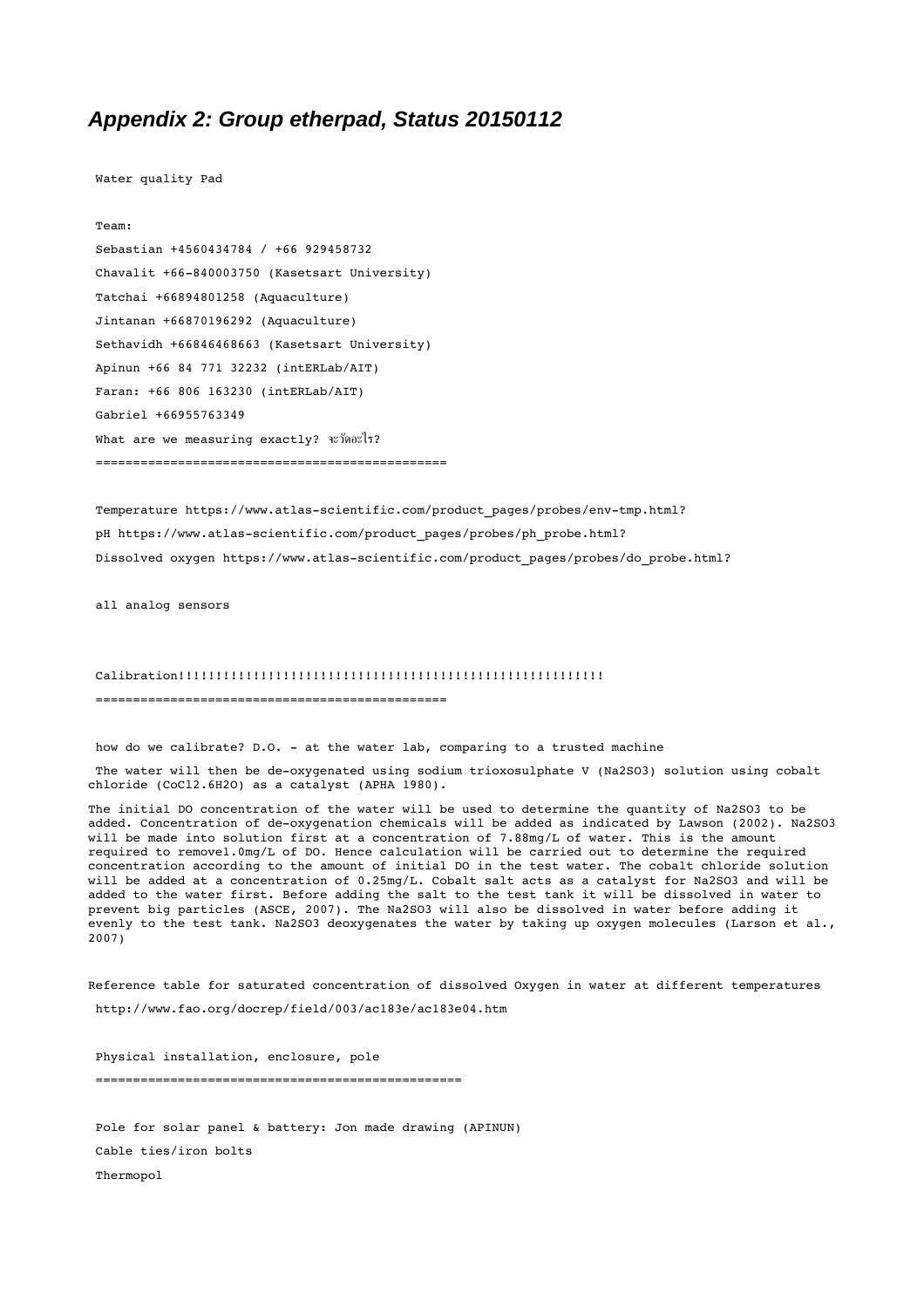Enclosure for board Probes should be 60 cm below surface IDEA: build a platform (GABRIEL, deadline: wednesday) Physical security ================================================ There might be kids playing there? Open battery? How often do we need to measure? จะวัดบ่อยแค่ไหน? =============================================== every 15 minutes How many nodes do we need? จะใช้โหนดทั้งหมดกี่โหนด? Do we have electricity? มีไฟฟ้าหรือไม่? Nope! sure=? TIMEPLAN ====================================================== Wednesday 8.30 Lab 8.40 Site survery at pond 9.30 back at lab split into teams Team 1/ Calibration (Tatchai, Jintanan, Sebastian) Team 2/ Code (Chavalit, Sethavidh) Team 3/ Build the enclosure (Gabriel) Team 4/ Network (Far@n) What sensors do we have available in the lab? Add data sheet here! What means of communication do we have? WiFi? How strong is the signal? WiFi is confirmed. Tested during the morning of 17 Dec. SSID: WSN Key: not shown here for security reasons. Where are we measuring? Please add GPS position.

Can you find relevant scientific papers/documentation?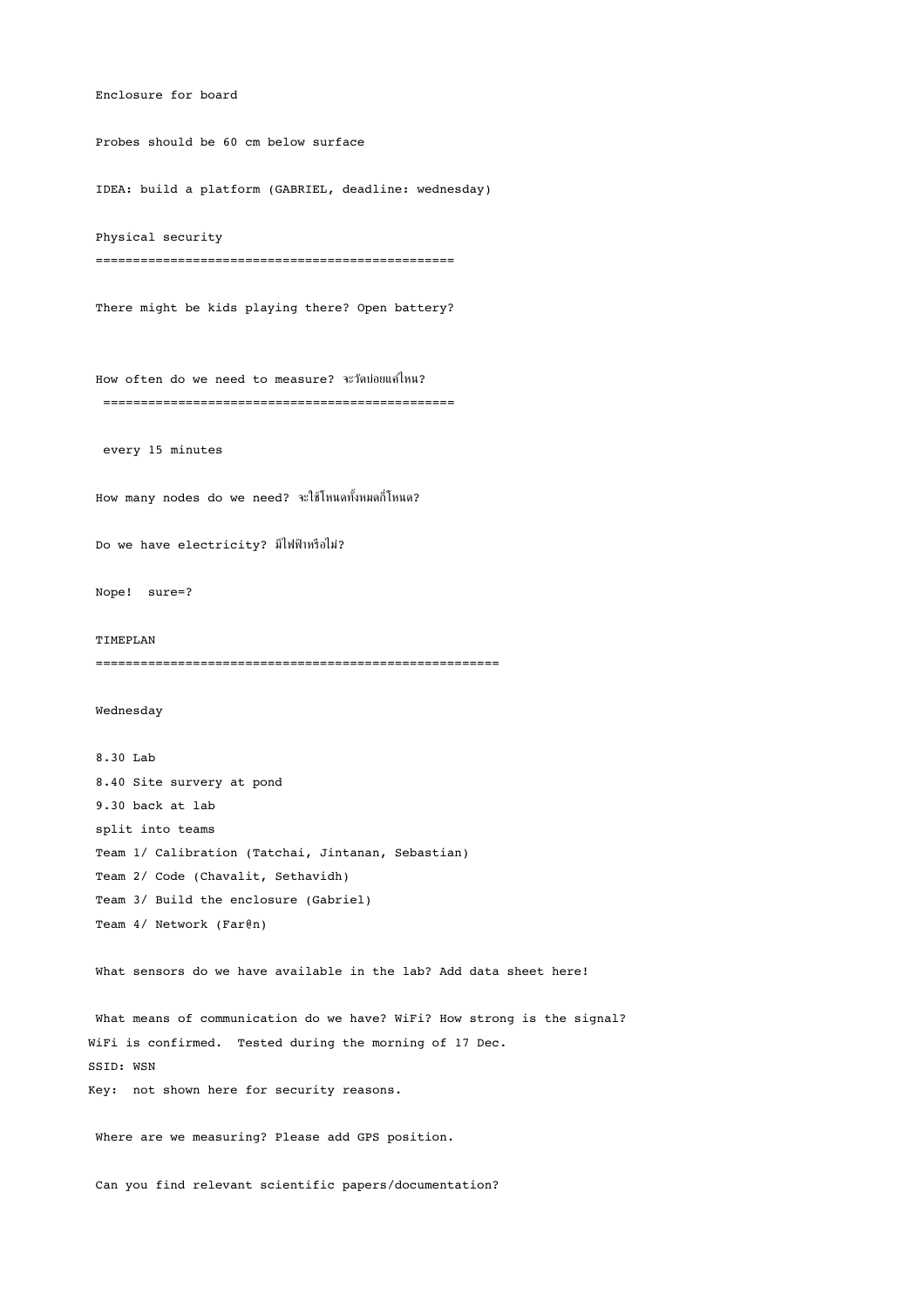Add the link to the thingspeak graphs here!

============================= Coding issues: - Retry Wifi associate if disconnected - What to do with data collected during network disconnection Fields: 1: Water Temperature 2: pH 3: D.O. 4: Battery 5: RSSI 6: Timestamp (in case connection to ThingSpeak is lost.) ======================================================= Issue running DO and temp probes on one board ======================================================= the DO output is about 0 .. 40 mV, so in order to get reasonable accuracy with a 10-bit ADC. we have to put the analog ref voltage to 1.1 V that gives us about 1 point / mV resolution, i.e. about  $+-2.5 %$  accuracy for the DO. The temp probe outputs a maximum of 3000 mV. If we run this on 1.1 V, we go into saturation (1023 points) at 33 celsius. So we can not run the DO and the temp probe on one ref voltage. We need two different analogReference voltages for thw two probes. Possible solutions: 1) optimally, add a 12-bit ADC for the DO probe 2) for now, run on two different boards. Atlas EZO pH Sensor ## Full Sample Code Here: https://www.atlasscientific.com/\_files/code/ino\_files/EZO\_ph\_sample\_code.zip 1.) On power-up will not show the correct pH for up to ten readings 2.) Turning off the sensor by sinking VCC to ground will cause incorrect readings for up to 5 minutes 3.) To properly shut off pH circuit, for hibernation, cut the ground line. 4.) The EZO pH sensor is accessed via Software Serial. 5.) On power-up, the first command sent to the pH circuit will result in an error 6.) Send a blank character to clear the serial buffer When sending commands to the pH sensor: 1.) C = Enable or disable continuous readings (enabled by default) 2.) R = Return a single reading 3.) Response = Enable or disable response codes (enabled by default) 4.) T = Set or query the temperature compensation (set to 25C by default) (T,N<CR> where N=temp reading) 5.) X = Factory Reset ==============================

Code Samples: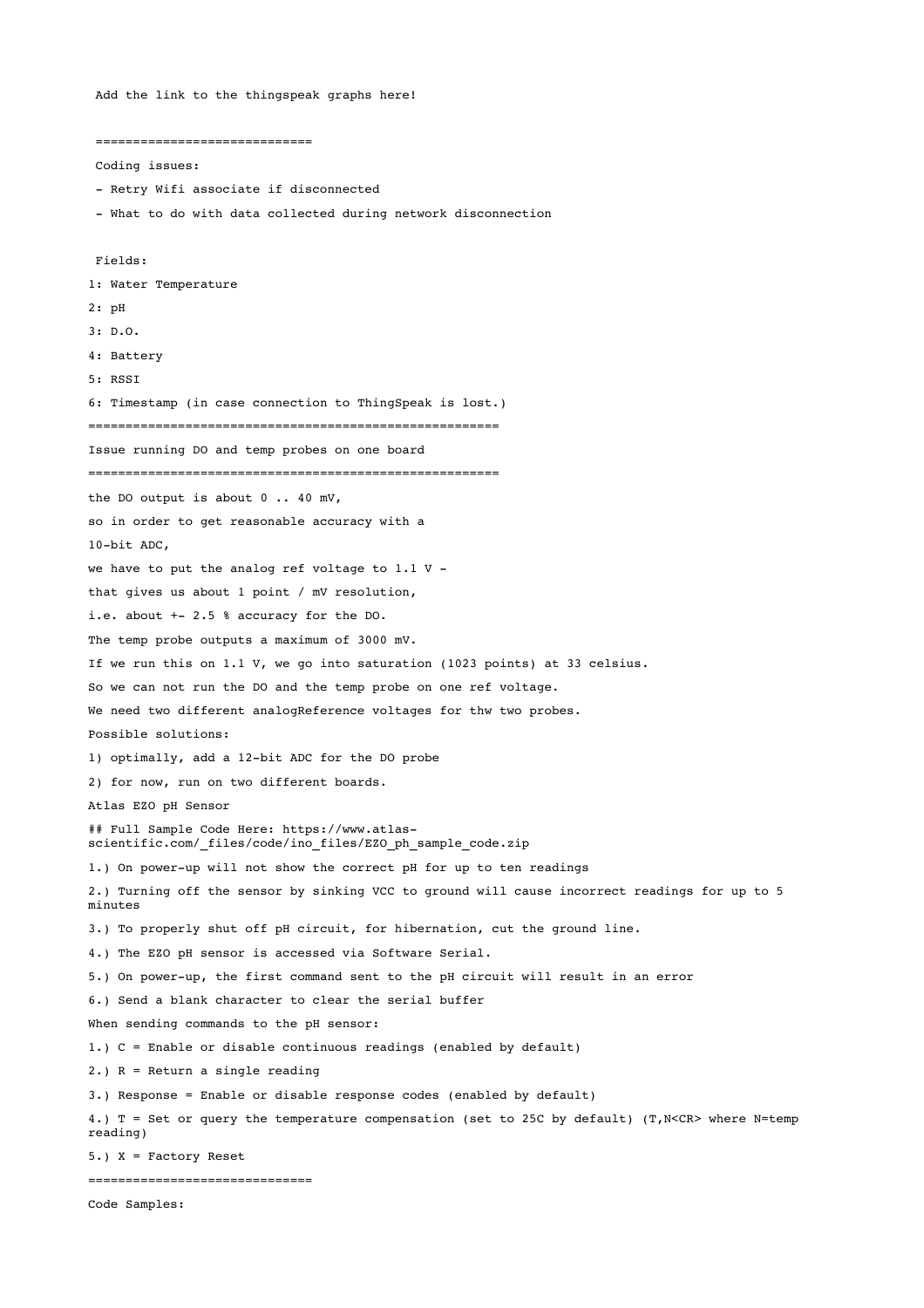```
#include <SoftwareSerial.h>      //we have to include the SoftwareSerial library, or else we can't 
use it.  
#define rx 2 //define what pin rx is going to be.
#define tx 3 //define what pin Tx is going to be.
SoftwareSerial myserial(rx, tx); //define how the soft serial port is going to work.
char ph data[20]; \qquad //we make a 20 byte character array to hold incoming data from
the pH. 
char computerdata[20]; \qquad //we make a 20 byte character array to hold incoming data from a
pc/mac/other. 
byte received from computer=0; //we need to know how many characters have been received.
byte received from sensor=0; \qquad //we need to know how many characters have been received.
byte arduino only=0; \frac{1}{\pi} //if you would like to operate the pH Circuit with the Arduino
only and not use the serial monitor to send it commands set this to 1. The data will still come out 
on the serial monitor, so you can see it working.  
byte startup=0; \frac{1}{10} //used to make sure the Arduino takes over control of the pH
Circuit properly. 
float ph=0; \frac{1}{10} //used to hold a floating point number that is the pH.
byte string_received=0;            //used to identify when we have received a string from the pH 
circuit.  
void setup(){ 
          Serial.begin(9600);          //enable the hardware serial port 
          myserial.begin(9600);        //enable the software serial port 
            } 
 void serialEvent(){ \frac{1}{2} //this interrupt will trigger when the data coming from the
serial monitor(pc/mac/other) is received.    
                if(arduino_only!=1){       //if Arduino_only does not equal 1 this function will be 
bypassed.  
                      received_from_computer=Serial.readBytesUntil(13,computerdata,20); //we read the data sent
from the serial monitor(pc/mac/other) until we see a <CR>. We also count how many characters have 
been received.      
           computerdata[received from computer]=0; //we add a 0 to the spot in the array just after
the last character we received.. This will stop us from transmitting incorrect data that may have
been left in the buffer. 
           myserial.print(computerdata); \frac{1}{\sqrt{w}} //we transmit the data received from the serial
monitor(pc/mac/other) through the soft serial port to the pH Circuit. 
           myserial.print('\r'); \frac{1}{2} //all data sent to the pH Circuit must end with a
<CR>.
          }    
        } 
 void loop(){ 
  if(myserial.available() > 0){ \qquad //if we see that the pH Circuit has sent a character.
     received from sensor=myserial.readBytesUntil(13,ph data,20); //we read the data sent from pH
Circuit until we see a <CR>. We also count how many character have been received.  
    ph data[received from sensor]=0; //we add a 0 to the spot in the array just after the last
character we received. This will stop us from transmitting incorrect data that may have been left in
the buffer. 
     string received=1; \frac{1}{2} //a flag used when the Arduino is controlling the pH Circuit
to let us know that a complete string has been received. 
     Serial.println(ph_data); \frac{1}{2} //lets transmit that data received from the pH Circuit to the
serial monitor. 
          }
```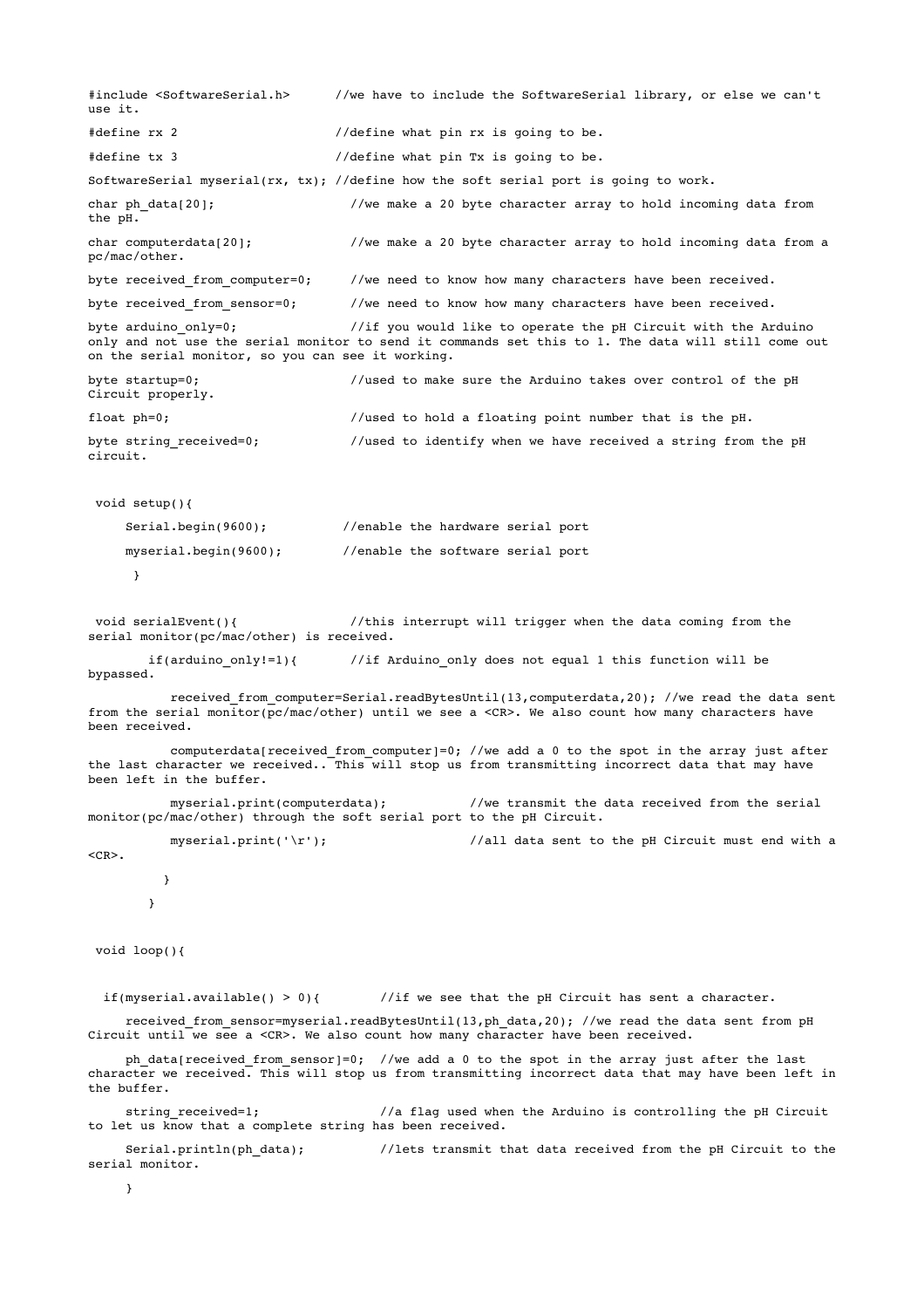if(arduino only==1){Arduino Control();} //If the var arduino only is set to one we will call this function. Letting the Arduino take over control of the pH Circuit

```
}
```

```
void Arduino_Control(){
```

```
      if(startup==0){                //if the Arduino just booted up, we need to set some things up 
first.   
          myserial.print("c,0\r"); //take the pH Circuit out of continues mode.
                    delay(50);                 //on start up sometimes the first command is missed. 
                    myserial.print("c,0\r");   //so, let's send it twice. 
         delay(50); //a short delay after the pH Circuit was taken out of continuesmode is used to make sure we don't over load it with commands. 
         startup=1; 		 //startup is completed, let's not do this again during normal
operation.
```
}

```
  delay(800);                         //we will take a reading ever 800ms. You can make this much 
longer or shorter if you like. 
   myserial.print("R\r"); \frac{1}{s} //send it the command to take a single reading.
      if(string_received==1){            //did we get data back from the ph Circuit? 
     ph=atof(ph_data); \frac{1}{m} //many people ask us "how do I convert a string into a float?"
This is how... 
     if(ph>=7.5){Serial.println("high\r");} //This is the proof that it has been converted into a
float. 
     if(ph<7.5){Serial.println("low\r");} //This is the proof that it has been converted into a
float.
```
string\_received=0;} //reset the string received flag.

```
=============================================================== 
This is the code for DO and temperature 
=============================================================== 
/* 
Sebastian 20141217 
Read DO and temp and send to Thingspeak 
NOT TESTED YET - esp check use of the serial
 */ 
 #include <WiFi.h> 
 #include <SPI.h> 
 // ThingSpeak Settings 
char thingSpeakAddress[] = "203.159.0.30";  //TS 
String writeAPIKey = "YL684THYMQLPNITA";    //TS 
const int updateThingSpeakInterval = 60 * 1000; // Time interval in milliseconds to update
ThingSpeak (number of seconds * 1000 = interval)
```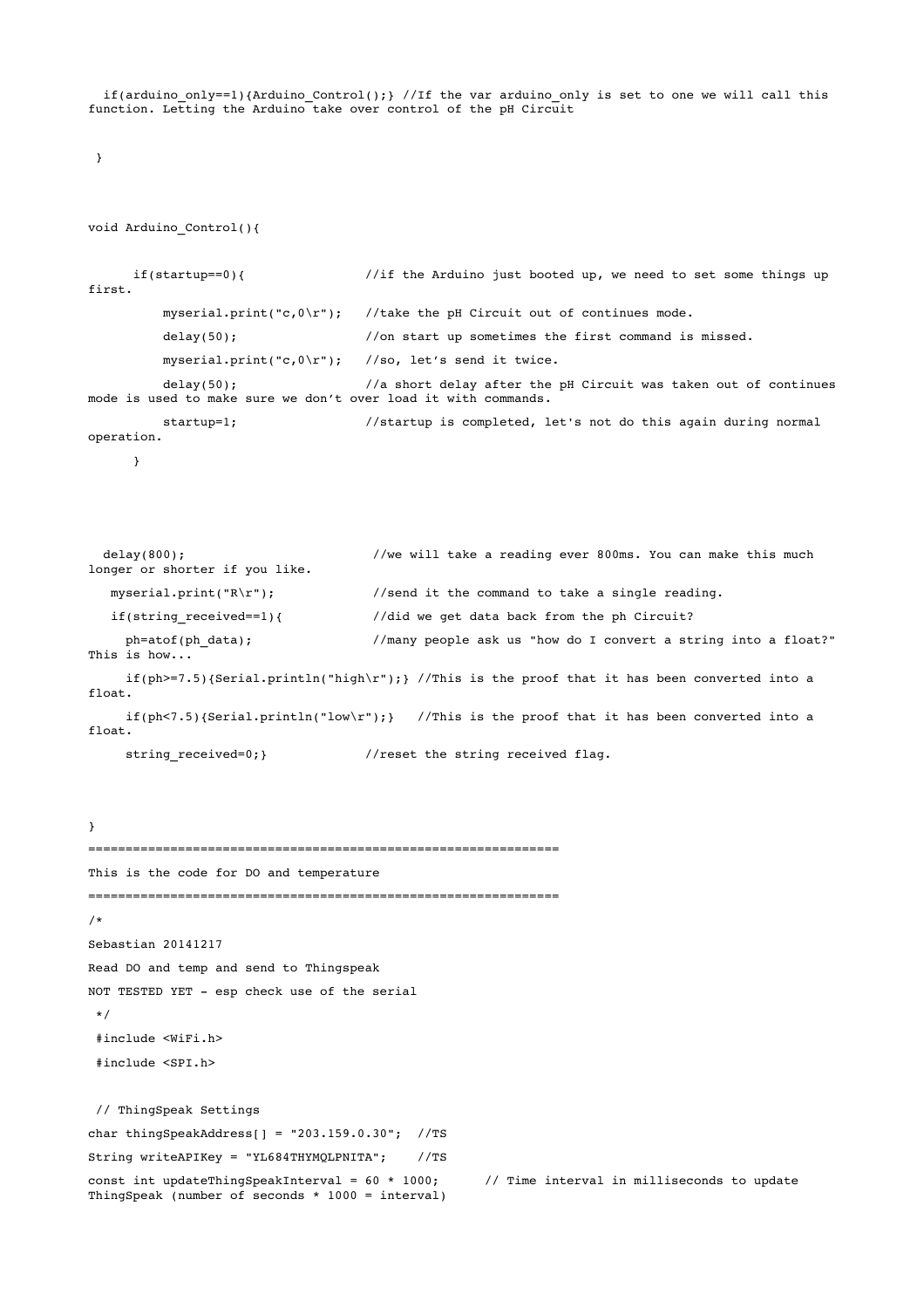```
char ssid[] = "WSN 1"; // your network SSID (name)
char pass[] = "wsn@2014"; // your network password
int status = WL_IDLE_STATUS;     // the Wifi radio's status 
// initialize the library instance: 
WiFiClient client; 
// Variable Setup 
long lastConnectionTime = 0;
boolean lastConnected = false; 
int failedCounter = 0; 
int a; 
int B=3975; 
float ctemp; 
float res; 
// Sensor stuff 
float temp; //where the final temperature data is stored/////////////////////////////////////////////////////////////////////// 
// setup ////////////////////////////////////////////////// 
/////////////////////////////////////////////////////////////////////// 
void setup() { 
    Serial.begin(9600); 
// set voltage reference to 1.1 volts 
    analogReference(INTERNAL); 
//OUTPUT pin f. temp sensor 
pinMode(2, OUTPUT);        //set pin 2 as an output 
// WiFI stuff 
    // check for the presence of the shield: 
    if (WiFi.status() == WL_NO_SHIELD) { 
        Serial.println("WiFi shield not present"); 
        // don't continue: 
        while(true); 
    } 
 // attempt to connect to Wifi network: 
  while ( status != WL CONNECTED) {
        Serial.print("Attempting to connect to WPA SSID: "); 
        Serial.println(ssid); 
        // Connect to WPA/WPA2 network:    
        status = WiFi.begin(ssid, pass); 
        // wait 10 seconds for connection: 
        delay(10000); 
    } 
    // you're connected now, so print out the data: 
    Serial.print("You're connected to the network"); 
    printCurrentNet(); 
    printWifiData(); 
}
```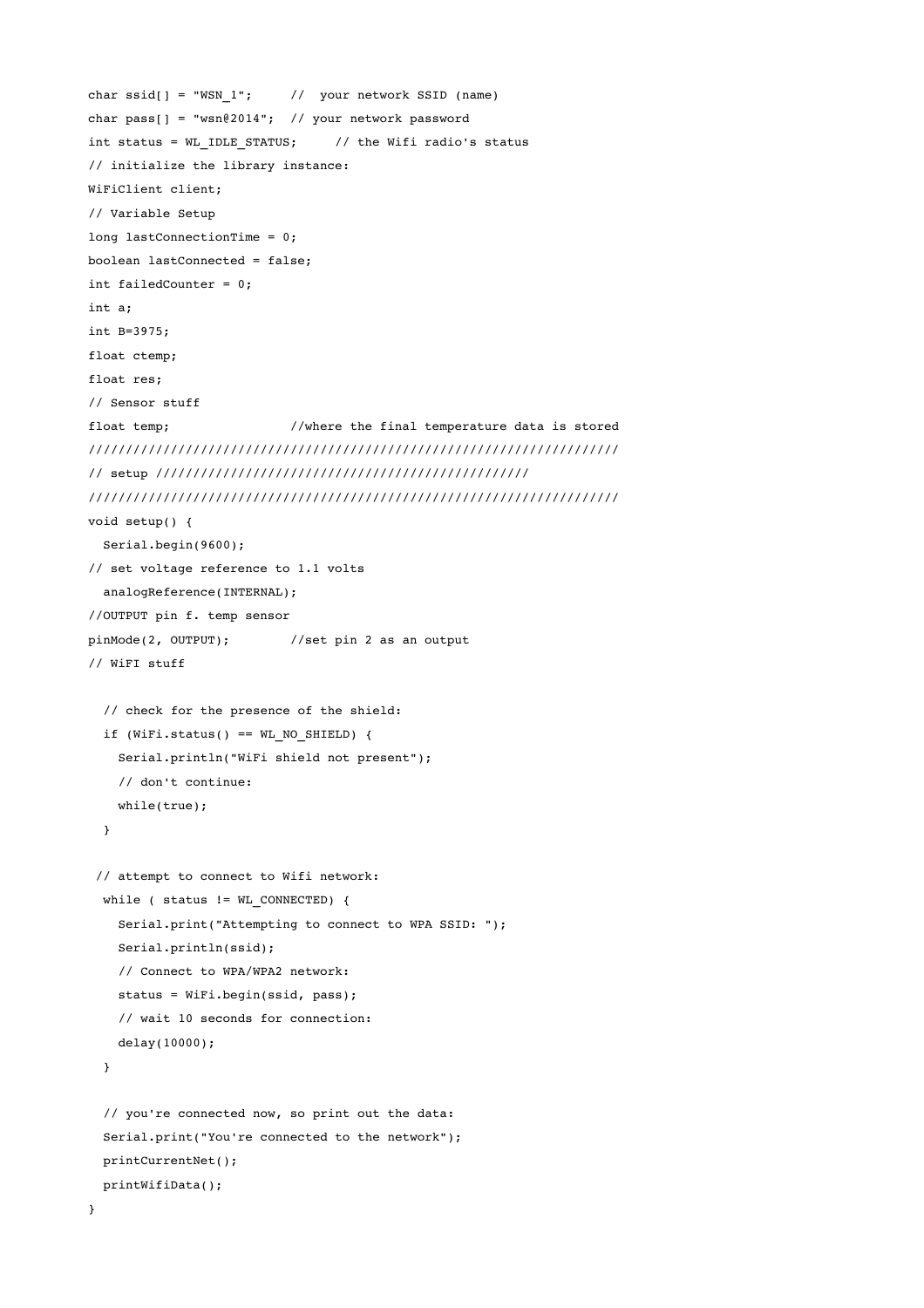```
/////////////////////////////////////////////////////////////////////// 
// loop ////////////////////////////////////////////////// 
/////////////////////////////////////////////////////////////////////// 
void loop() { 
int i=0; 
float v sum=0;
float v avg=0;
float sat_avg=0; 
String DO; 
String temperature; 
do 
{ 
  delay(100); // wait for sensors to stabilize
  int sensorValue = analogRead(A1);float voltage = sensorValue * (1100.0/1023.0);
    v_sum=v_sum+voltage; 
i++; 
} while (i < 100); 
delay(5000); 
v avg=v sum/100;
sat_avg=v_avg/28.5*100; 
DO = String((int)(satavg), DEC);  Serial.println("Voltage / Saturation average"); 
    Serial.print(v_avg);Serial.print("mV / ");Serial.print(DO);Serial.println("% "); 
temp = read_temp(); //call the function "read-temp" and return the temperature in <math>C^{\circ}</math>Serial.println(temp); //print the temperature data
temperature = String((int)(temp), DEC);
// WiFI & Thingspeak 
    // check the network connection once every 10 seconds: 
   a=analogRead(0); 
  res=(float)(1023-a)*10000/a;ctemp=1/(log(res/10000)/B+1/298.15)-273.15;  String analogPin0 = String((int)(ctemp*100), DEC); 
 // Print Update Response to Serial Monitor 
    if (client.available()) 
    { 
   char c = client.read();
        Serial.print(c); 
    } 
    // Disconnect from ThingSpeak 
    if (!client.connected() && lastConnected) 
\{    Serial.println("...disconnected"); 
       Serial.println(); 
       client.stop(); 
    }
```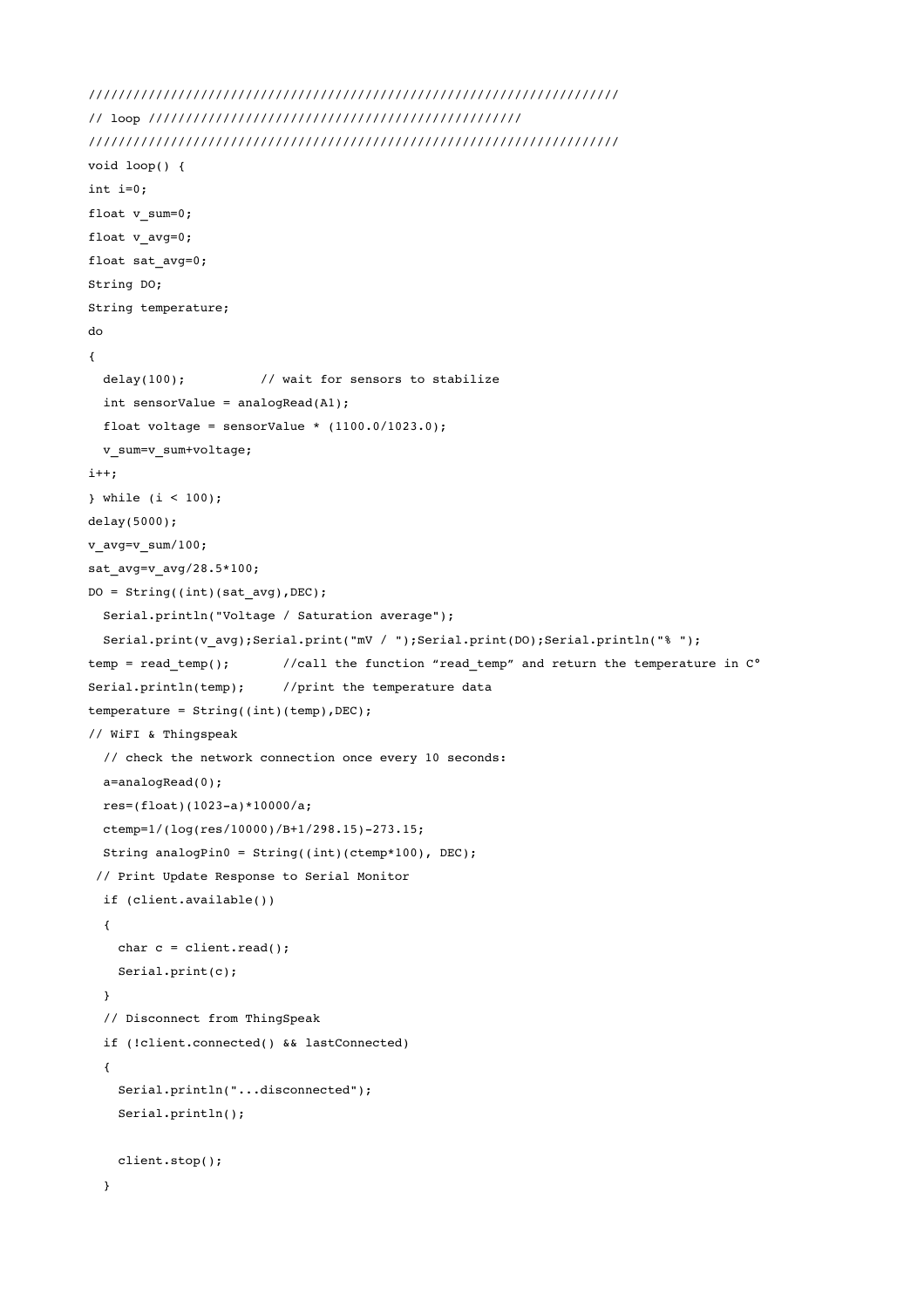```
  // Update ThingSpeak 
    if(!client.connected() && (millis()  lastConnectionTime > updateThingSpeakInterval)) 
    { 
        updateThingSpeak("field1="+temperature); 
          Serial.print(analogPin0); 
          Serial.write(186); 
          Serial.println("C"); 
          printCurrentNet(); 
        updateThingSpeak("field2="+DO); 
          Serial.print(analogPin0); 
     Serial.write(186);
          Serial.println("C"); 
          printCurrentNet(); 
    } 
    lastConnected = client.connected(); 
} 
/////////////////////////////////////////////////////////////////////// 
// Here be Functions ////////////////////////////////////////////////// 
/////////////////////////////////////////////////////////////////////// 
float read temp(void){ //the read temperature functionfloat v out; //voltage output from temp sensorfloat temp; \frac{1}{100} //the final temperature is stored here
digitalWrite(A0, LOW); //set pull-up on analog pin
digitalWrite(2, HIGH);   //set pin 2 high, this will turn on temp sensor 
delay(2); //wait 2 ms for temp to stabilize
v_out = analogRead(0); //read the input pin
digitalWrite(2, LOW); //set pin 2 low, this will turn off temp sensor
v out*=.0011; //convert ADC points to volts (we are using .0048 because this device is
```

```
running at 5 volts) 
v out*=1000; //convert volts to millivolts
temp= 0.0512 * v_out -20.5128; //the equation from millivolts to temperature
return temp; //send back the temp
```

```
void updateThingSpeak(String tsData)
```

```
{
```

```
  if (client.connect(thingSpeakAddress, 3000))
```

```
\{ \}    client.print("POST /update HTTP/1.1\n"); 
       client.print("Host: api.thingspeak:3000\n"); 
       client.print("Connection: close\n"); 
   client.print("X-THINGSPEAKAPIKEY: "+writeAPIKey+"\n");
   client.print("Content-Type: application/x-www-form-urlencoded\n");
```

```
client.print("Content-Length: ");
```

```
    client.print(tsData.length());
```

```
    client.print("\n\n");
```

```
    client.print(tsData);
```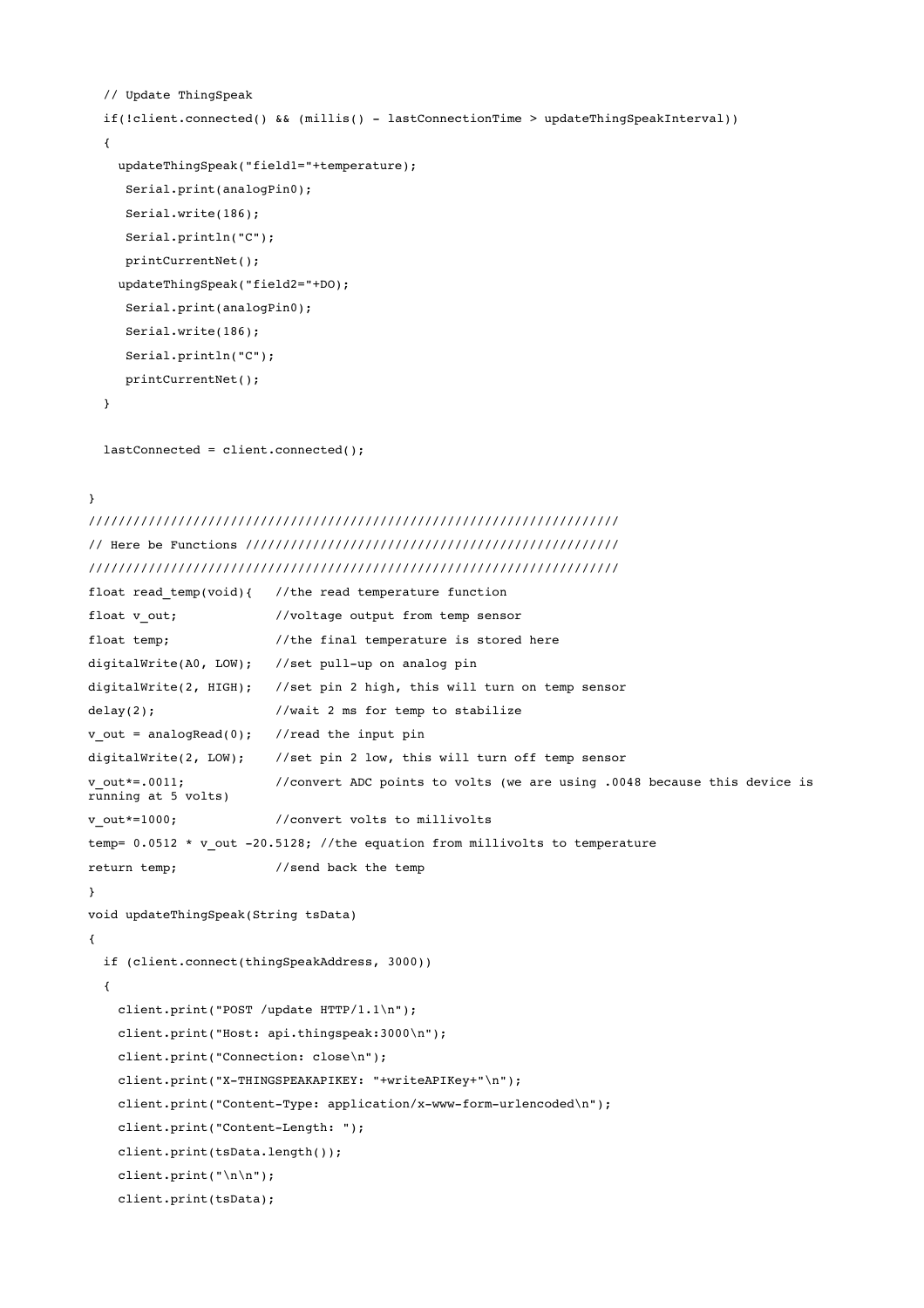```
    lastConnectionTime = millis(); 
        if (client.connected()) 
        { 
             Serial.println("Connecting to ThingSpeak..."); 
             Serial.println(); 
             failedCounter = 0; 
        } 
        else 
    \sqrt{ }      failedCounter++; 
             Serial.println("Connection to ThingSpeak failed ("+String(failedCounter, DEC)+")");   
             Serial.println(); 
        } 
    } 
    else 
    { 
        failedCounter++; 
        Serial.println("Connection to ThingSpeak Failed ("+String(failedCounter, DEC)+")");   
        Serial.println(); 
    lastConnectionTime = millis();
    } 
} 
void printWifiData() { 
    // print your WiFi shield's IP address: 
    IPAddress ip = WiFi.localIP(); 
    Serial.print("IP Address: "); 
    Serial.println(ip); 
    Serial.println(ip); 
    // print your MAC address: 
  byte mac[6];
    WiFi.macAddress(mac); 
    Serial.print("MAC address: "); 
  Serial.print(mac[5], HEX);
    Serial.print(":"); 
  Serial.print(mac[4], HEX);
    Serial.print(":"); 
  Serial.print(mac[3], HEX);
    Serial.print(":"); 
  Serial.print(mac[2], HEX);
    Serial.print(":");
```